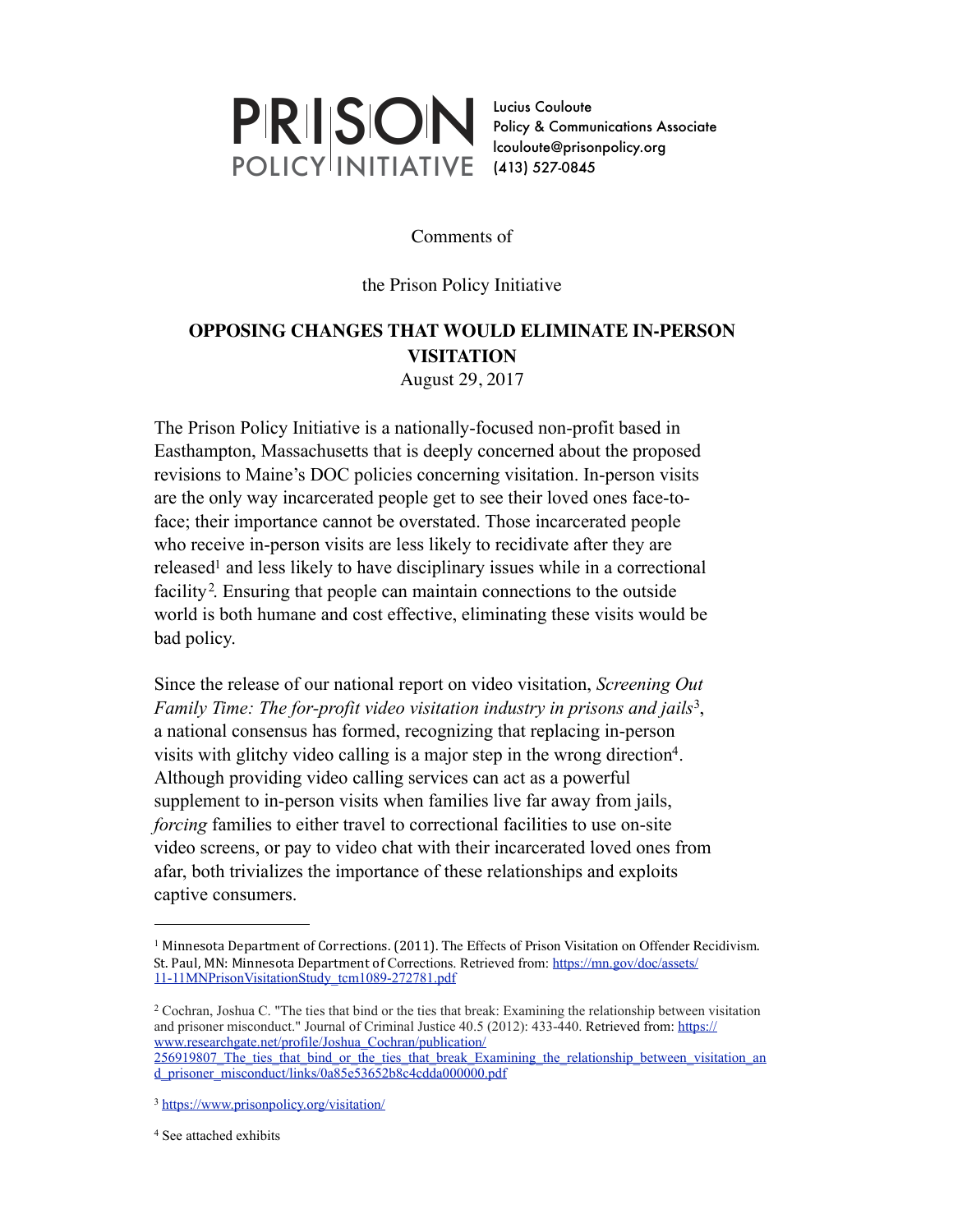Innocent children will bear the brunt of this change. Roughly 20,000 children in Maine report having had an incarcerated parent at some point during their childhoo[d5](#page-1-0). Prohibiting children from seeing their parents in person can have a range of negative effects on educational outcomes, peer relationships, and future criminal justice system contact<sup>6</sup>. In other words, there are multiple long-term costs that would result from eliminating inperson visits. Video calls, whether on-site or remote, fail to provide the intimate time with parents that kids need.

The DOC, on its own website, states that its mission is to "reduce the likelihood that juvenile and adult offenders will re-offend by providing practices, programs, and services which are evidence based." Replacing in-person visits with video calling flies in the face of established evidence and punishes the families of incarcerated people who only wish to support their incarcerated loved ones. On behalf of incarcerated people looking to maintain their support systems, and their families, we urge the DOC to maintain in-person visits.

hus forte

 Lucius Couloute Policy & Comms Associate **Prison Policy Initiative** 69 Garfield Ave Floor 1 Easthampton MA 01027 (413) 527-0845 lcouloute@prisonpolicy.org

<span id="page-1-0"></span><sup>5</sup> <http://www.aecf.org/m/resourcedoc/aecf-asharedsentence-2016.pdf>

<span id="page-1-1"></span><sup>6</sup> See: [https://www.prisonfellowship.org/resources/training-resources/family/ministry-basics/faqs-about](https://www.prisonfellowship.org/resources/training-resources/family/ministry-basics/faqs-about-children-of-prisoners/%23reunited)[children-of-prisoners/#reunited](https://www.prisonfellowship.org/resources/training-resources/family/ministry-basics/faqs-about-children-of-prisoners/%23reunited) and also: [http://youth.gov/youth-topics/children-of-incarcerated-parents/](http://youth.gov/youth-topics/children-of-incarcerated-parents/federal-tools-resources/tip-sheet-prison-staff-volunteers) [federal-tools-resources/tip-sheet-prison-staff-volunteers](http://youth.gov/youth-topics/children-of-incarcerated-parents/federal-tools-resources/tip-sheet-prison-staff-volunteers)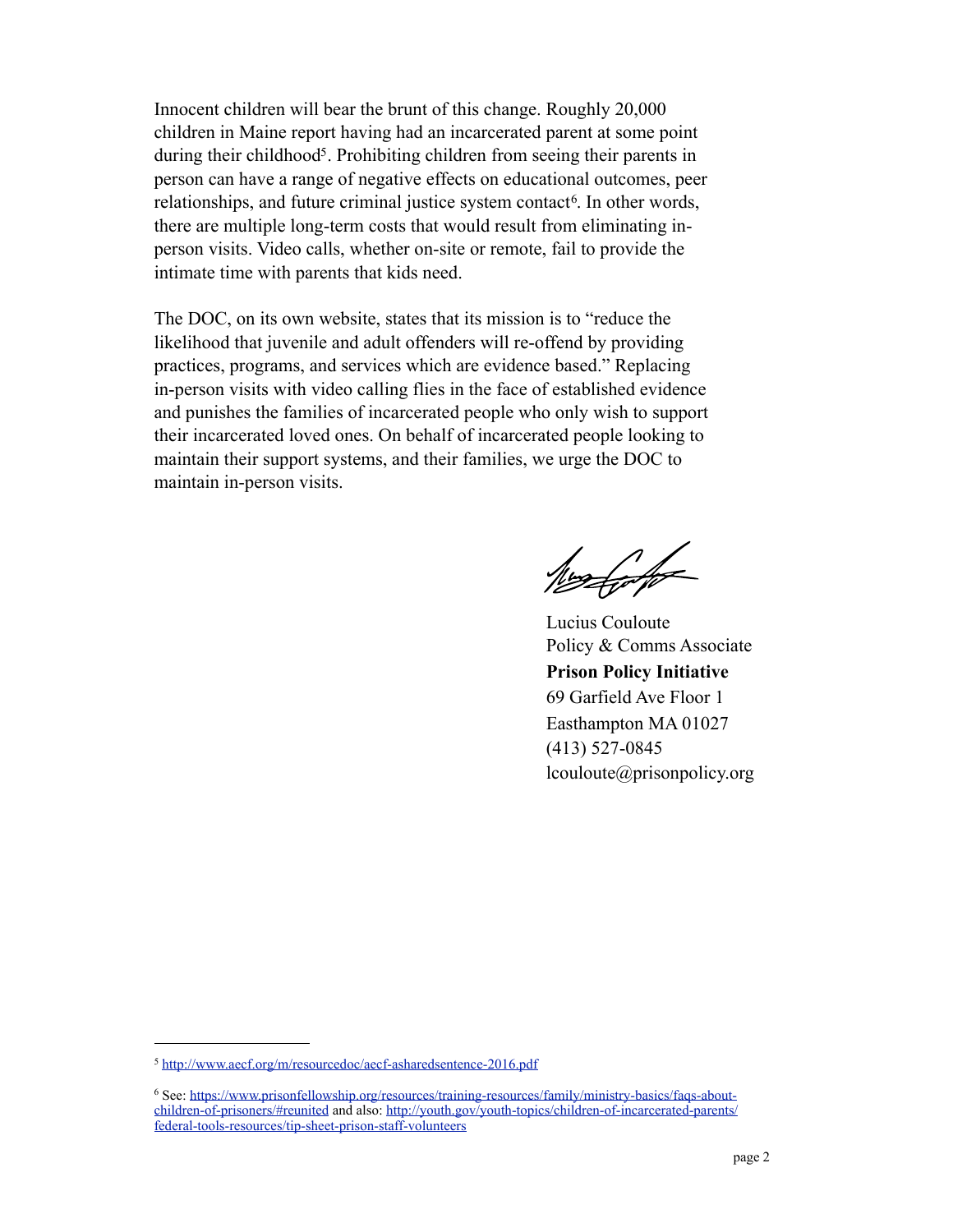#### The New York Times <https://nyti.ms/1O26jOC>

[The Opinion Pages](https://www.nytimes.com/pages/opinion/index.html) | EDITORIAL

### F.C.C. Makes Telephone Calls for Inmates Cheaper

#### By [THE EDITORIAL BOARD](https://www.nytimes.com/interactive/opinion/editorialboard.html) OCT. 26, 2015

Families that have been forced to choose between buying household essentials and sharing a phone call with a loved one behind bars have long pleaded with the federal government to end price-gouging by the companies that provide phone service for jail and prison inmates.

The [Federal Communications Commission](http://www.nytimes.com/2014/01/07/opinion/unfair-phone-charges-for-inmates.html) took a preliminary step toward that end [two years ago](https://www.federalregister.gov/articles/2013/11/13/2013-26378/rates-for-interstate-inmate-calling-services) when it limited what those companies could charge for interstate telephone calls. On Thursday, the commission went one step further when it set limits on what the companies can charge on all inmate calls. There's one big task left: to apply similar rules to newer technologies — like email, voice mail and person-to-person video — which are subject to the same kinds of abuses found in the telephone industry.

There's little doubt that inmates who keep in touch with their families have a better chance of finding places in their communities and staying out of jail once they are released. But before the F.C.C. intervened, a call from behind prison walls could sometimes cost as much as [\\$14 per minute.](https://www.fcc.gov/document/fcc-takes-next-big-steps-reducing-inmate-calling-rates) Thursday's order sets a cap of 11 cents per minute for all local and long-distance calls from state and federal prisons.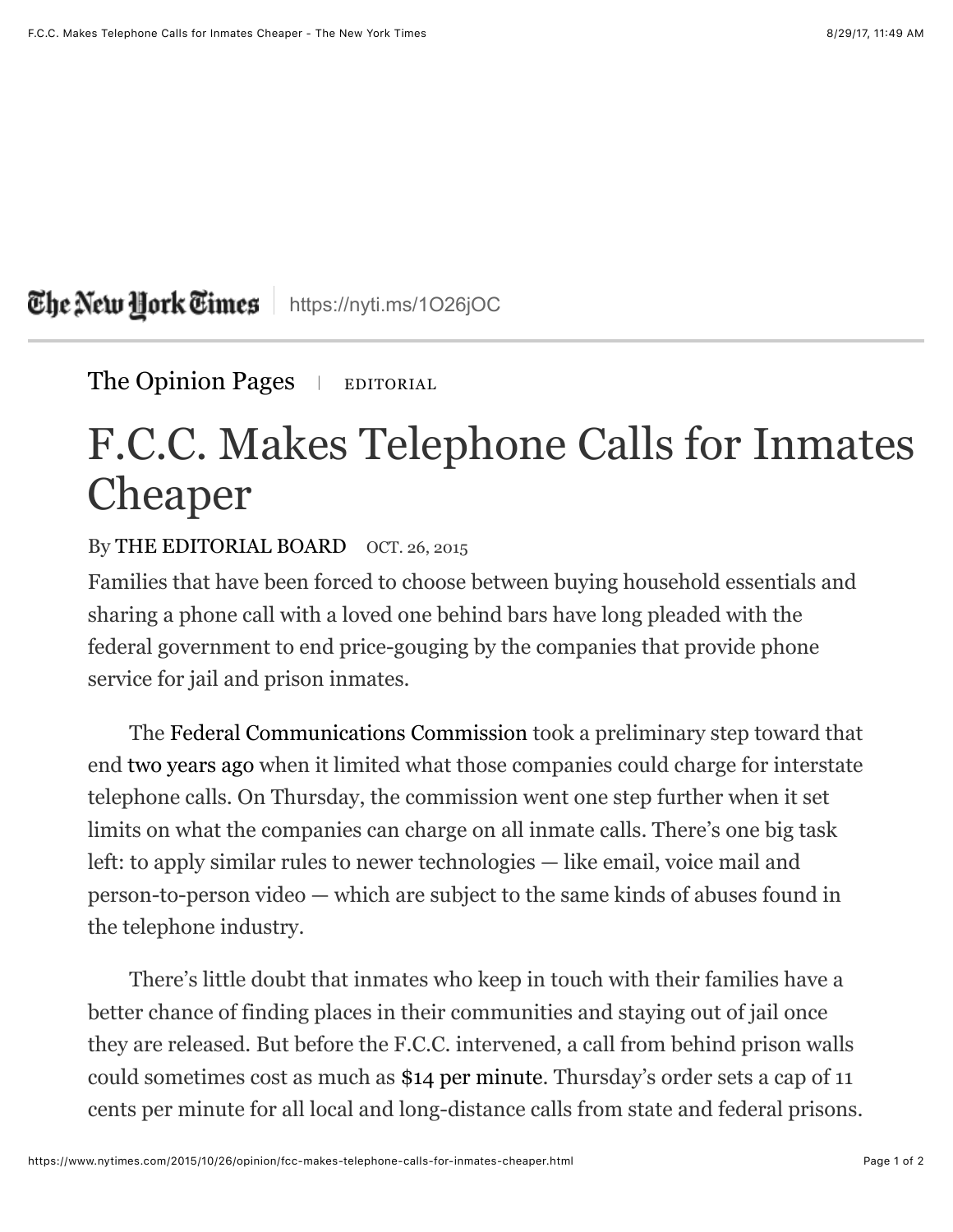This means an average (and much more affordable) rate of no more than \$1.65 per 15 minutes for a vast majority of intrastate and interstate calls.

Prisoners' families, who pay for these calls, are among the poorest in the country. The new system will allow them to keep in touch without going broke. But the F.C.C. ruling does not get to a fundamental problem: Inmate telephone costs are partly driven by a "commission" — essentially a legal kickback — that phone companies pay corrections departments. The commissions are calculated as a percentage of revenue, or a fixed upfront fee, or a combination of both.

Several members of Congress recently sent a [letter to the F.C.C.](http://static.politico.com/ac/a7/38aac86048fe8fa392c79fd83e2b/rush-letter.pdf) urging it to ban the commissions. It is unclear whether this is within the agency's power, which means congressional action might be needed. But the members were right when they said that the exploitation of inmates is clearly a human rights issue.

The F.C.C. is now seeking public comment on whether similar caps should be placed on new technologies. These include for-profit video systems like those that allow families and inmates to communicate using personal computers outside the prison and video terminals inside the prison. The answer should be yes.

A report this year by the [Prison Policy Initiative](http://www.prisonpolicy.org/), a Massachusetts research and advocacy group, found that jails and private companies were conspiring to shut [down traditional face-to-face visits in order to force families to use the compute](http://www.prisonpolicy.org/visitation/exec_summary.html)rs. This is the same kind of perverse incentive that led to price gouging in traditional telephone services.

*Follow The New York Times Opinion section on [Facebook](https://www.facebook.com/nytopinion) and [Twitter,](http://twitter.com/NYTOpinion) and sign up for th[e Opinion Today newsletter](http://www.nytimes.com/newsletters/opiniontoday/).* 

A version of this editorial appears in print on October 26, 2015, on Page A20 of the New York edition with the headline: For Inmates, the Cost of Keeping in Touch.

[© 2017 The New York Times Company](https://www.nytimes.com/content/help/rights/copyright/copyright-notice.html)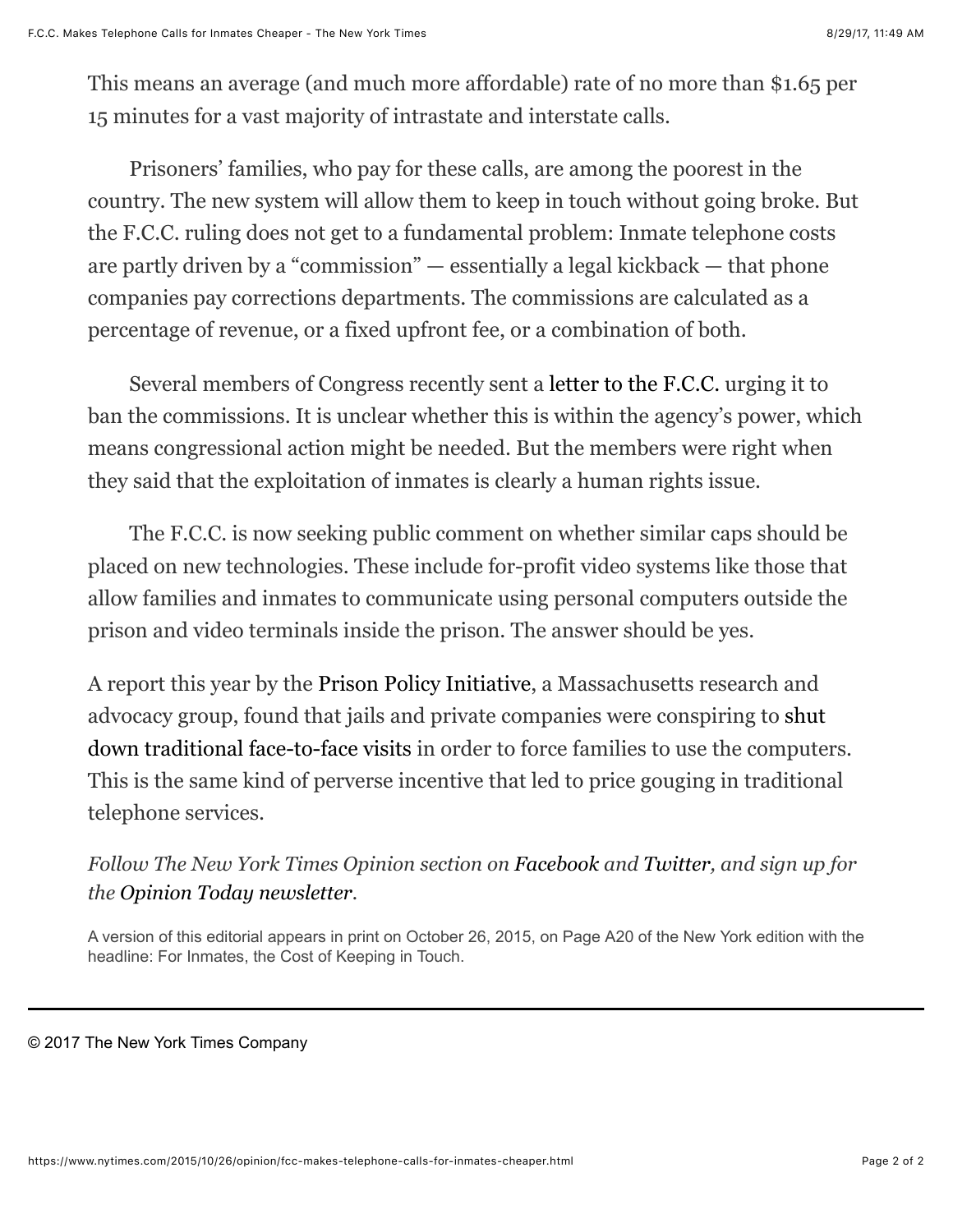## Videoconferencing is no replacement for in-person visits for jail inmates - Maine news, sports, obituaries, weather - Bangor Daily News

Allowing Maine jail inmates to interact with their families via video conferencing can be a great benefit. Using videos in place of in-person visits, however, is detrimental.

Maine's county jails are <u>[increasingly turning to video visitation](https://www.google.com/url?q=http://bangordailynews.com/2017/01/08/news/state/in-effort-to-reduce-contraband-more-maine-jails-turn-to-video-visitation/&sa=D&ust=1484263836176000&usg=AFQjCNGyza-a8BlLsRh98yGLgK1zCIr2cA)</u> to save money and reduce the smuggling of contraband, according to jail officials. In York County and at the [Two Bridges Regional Jail](https://www.google.com/url?q=http://www.renovosoftware.com/news/inmate-visitation-news/two-bridges-regional-jail-begins-video-visitation/&sa=D&ust=1484263836177000&usg=AFQjCNHe0fld_k0xsIPXLdX6Xbm0opX0uA) in Wiscasset, video visitation has completely replaced face-to-face visits.

Jail officials might celebrate nominal savings in the short term, but they might find the move counterproductive in the long run.

Maine lawmakers, corrections officials and jail administrators must ensure that video visitation doesn't become a replacement for face-to-face visitors, but instead is used to enhance communications and contact between inmates and their families.

Almost every inmate in the state's jails will one day, perhaps soon, be released and go back to living in their communities. Whether they have support from family and friends is a major predictor of whether they will improve their lives or return to jail. Research shows that one of the best ways to maintain needed support and connections is to allow inmates to remain in close contact with their families, including through in-person visits.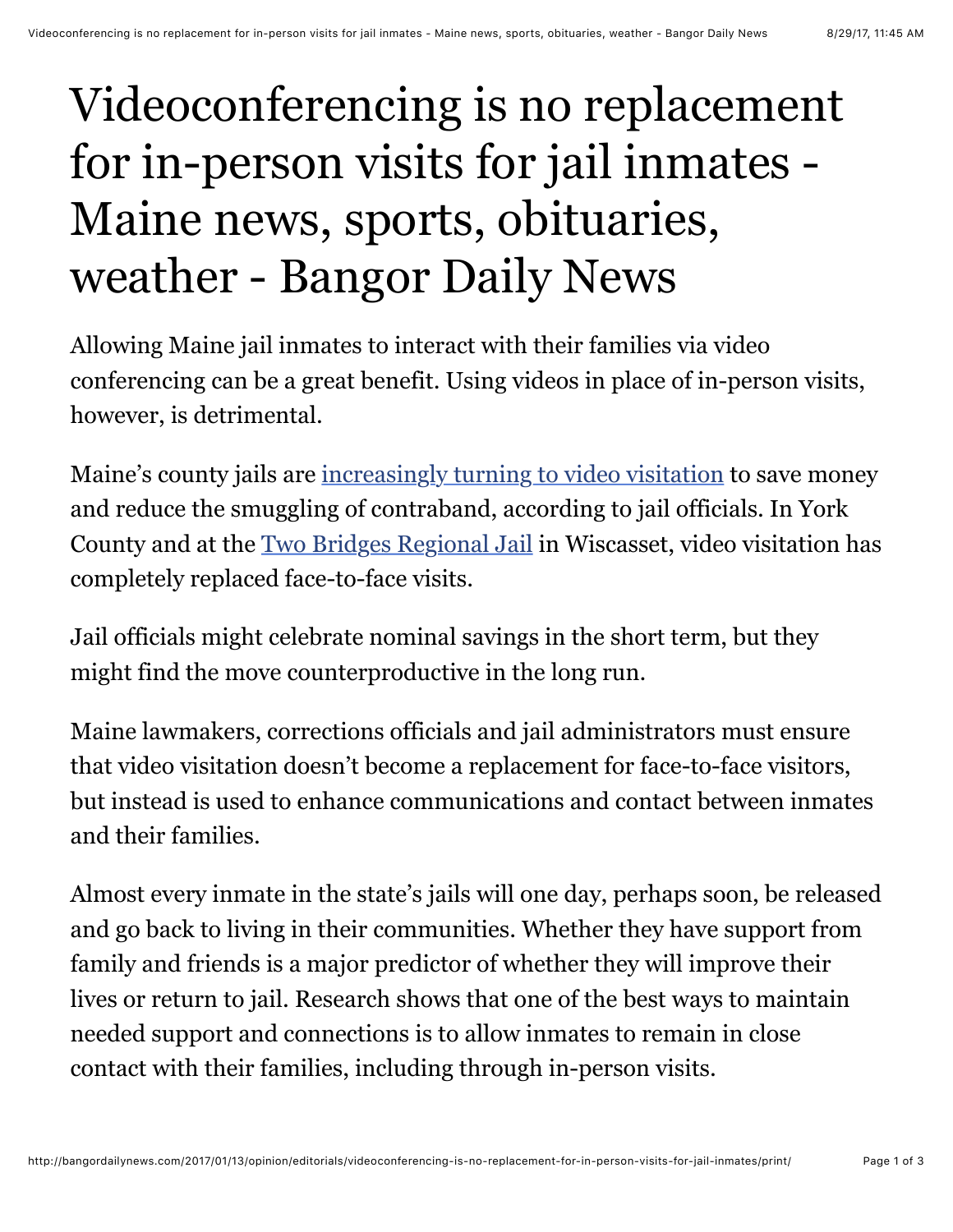"Family contact is one of the surest ways to reduce the likelihood that an individual will reoffend after release," a [report](https://www.google.com/url?q=https://www.prisonpolicy.org/visitation/report.html&sa=D&ust=1484263836180000&usg=AFQjCNHWhKH8IH1xnyyfsDlakWarX4R91A) from the Prison Policy Initiative concluded.

"When [prisoners] have that contact with the outside family, they actually behave better here at the facility," said an Indiana prison official quoted in the report.

More contact is clearly better, and video visitation is better than no contact at all, the report notes. But video visits have their drawbacks, the report noted, including the reality that a video visit just isn't the same as personal contact, that it can be expensive and that the use of video visitation often means the end of traditional visits at a correctional facility.

The Somerset County Jail is using video conferencing not to replace inperson visits, but to ensure its inmates can easily communicate with family members, without them having to leave home. For example, some inmates read bedtime stories to their children through the technology, Capt. Sean McGuire told Maine Public. Nearly a third of the jail's inmates are from other counties, making it difficult for some family members to visit.

Families are charged  $25$  cents a minutes  $-$  down from \$1 a minute  $-$  for the service, which is provided by a national jail video provider, Securus Technologies.

Other Maine jails, however, are using in-house video terminals to replace inperson visits. Jail administrators say this saves money on staff time that is no longer needed to oversee in-person visits and cuts down on the amount of contraband smuggled into jails.

A [review in Texas](https://www.google.com/url?q=http://grassrootsleadership.org/sites/default/files/uploads/Video%2520Visitation%2520%2528web%2529.pdf&sa=D&ust=1484263836186000&usg=AFQjCNEqrEn3H5JUEn7x_5lxMS8YIkmLVw) found that after video visitation replaced in-person visits, the amount of contraband in the Travis County Jail increased, as did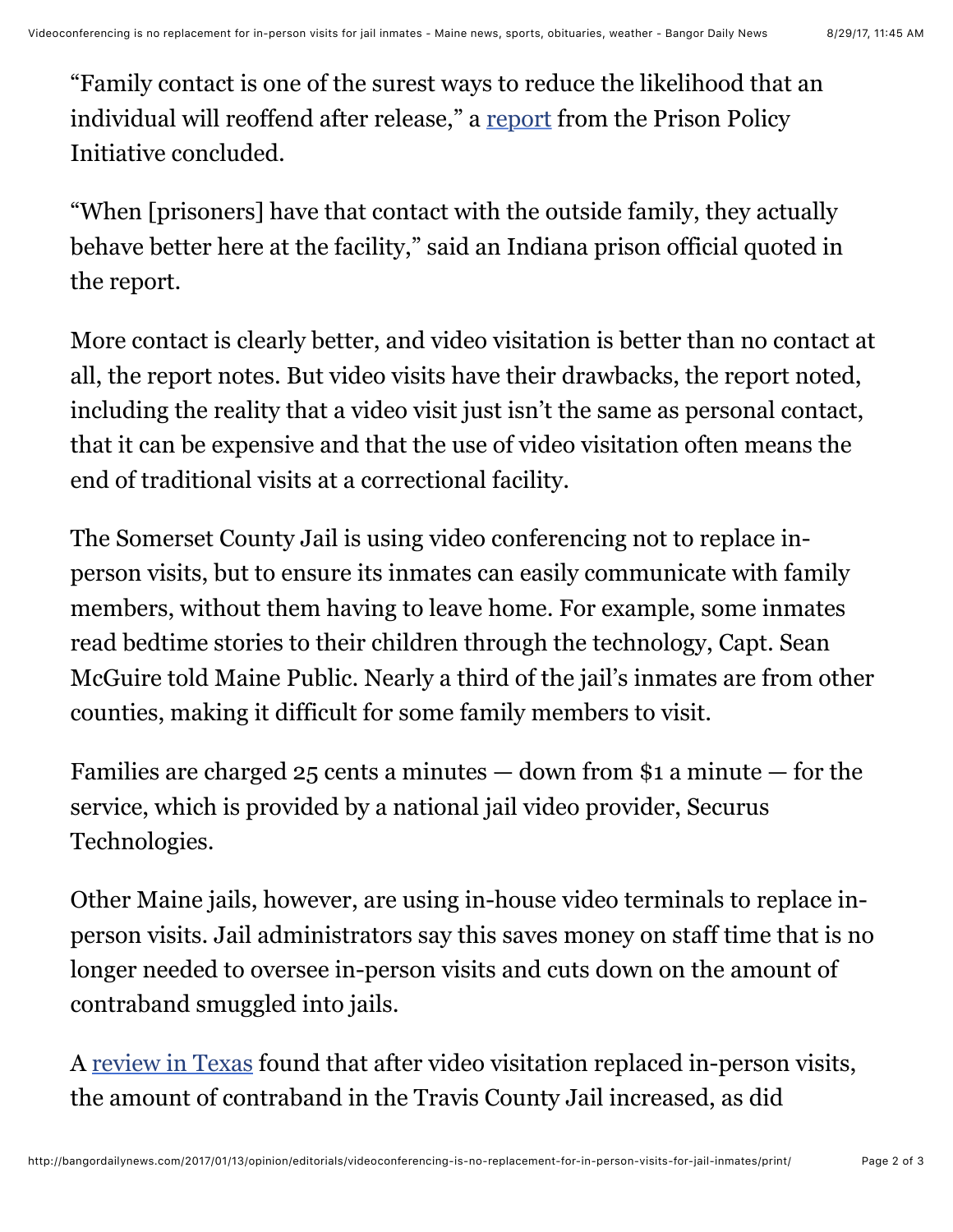disciplinary problems and inmate violence.

Last year, the Texas Legislature [passed a bill](https://www.google.com/url?q=http://www.capitol.state.tx.us/tlodocs/84R/billtext/pdf/HB00549F.pdf%23navpanes%3D0&sa=D&ust=1484263836187000&usg=AFQjCNFr0Xk0UXCmN2jwKJJzb_4BPfch0g) requiring county jails to offer inmates two 20-minute in-person visits per month. The bill took effect even though Gov. Greg Abbott, a Republican, [did not sign](https://www.google.com/url?q=http://www.capitol.state.tx.us/BillLookup/Actions.aspx?LegSess%3D84R%26Bill%3DHB549&sa=D&ust=1484263836188000&usg=AFQjCNFjEcWvI3UkozH9lViWPYMAnY5UxQ) the bill.

"I just think there's something inherently wrong with not allowing a father to see his family or a mother to talk to her husband or son," John Whitmire, a Houston Democrat, who sponsored the Senate version of the bill, [told](https://www.google.com/url?q=http://www.expressnews.com/news/politics/texas_legislature/article/Video-jail-visits-draw-lawmaker-s-ire-6182466.php&sa=D&ust=1484263836190000&usg=AFQjCNHoqIEW0H1AUDVnvKzK-QufNS49fA) the San Antonio Express-News. "How do you keep an individual from seeing his family? As another human, how do you do that?"

Maine should follow Texas' lead and ensure that jails maintain in-person visits, for the benefit of prisoners and their families, and, ultimately, the state.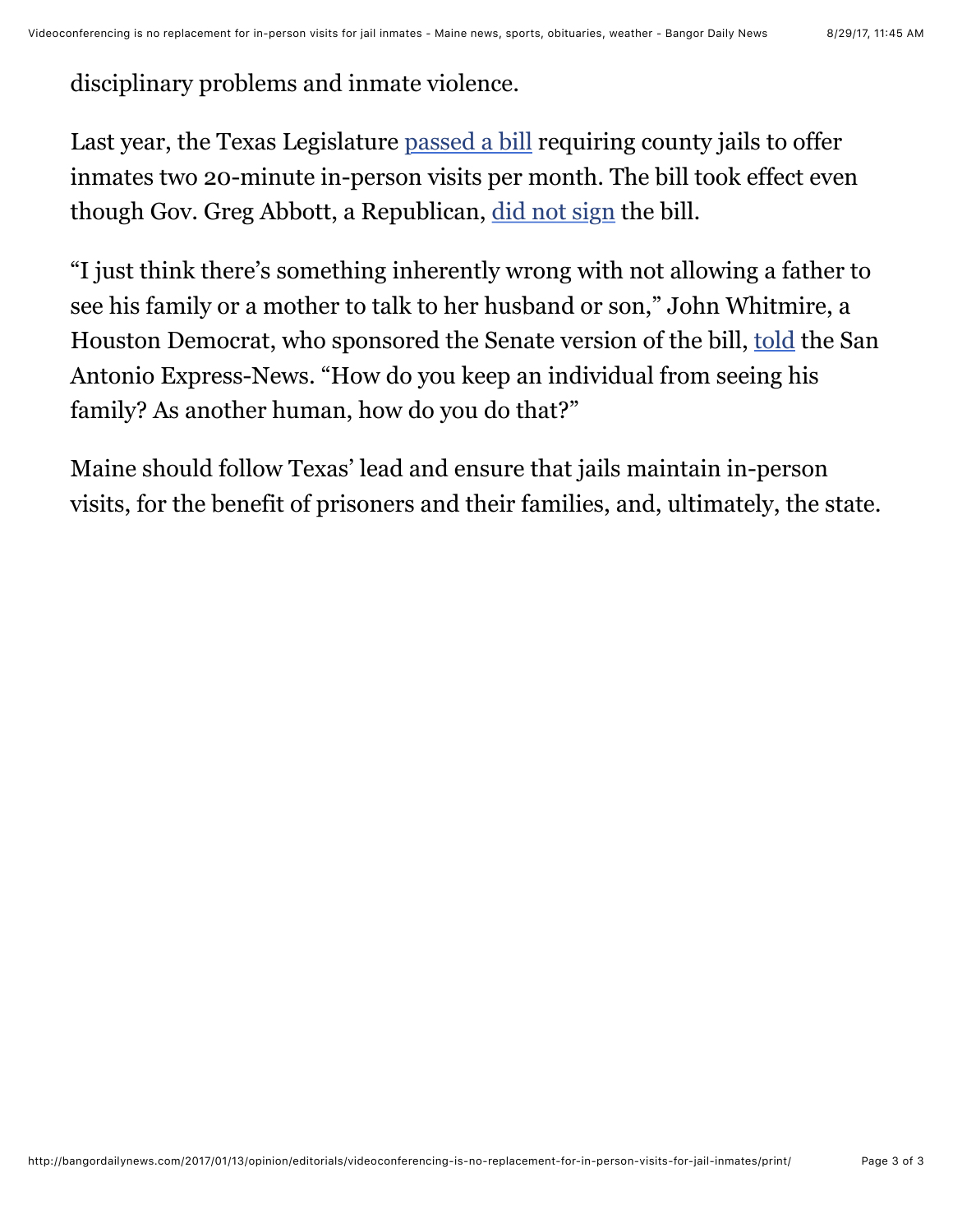### The Washington Post

#### The Post's View

# D.C. prisoners deserve better than flawed video-only visitation policy

By Editorial Board August 12, 2013

LAST YEAR the District's Department of Corrections replaced in-person visits to the D.C. jail with a video-only visitation policy. Although it was couched as a means of improving the convenience of the visiting process and increasing the frequency of visits, the policy, as we've said before, was ultimately a regrettable decision whose only real effect has been to punish prisoners and families.

In the 11 months since its implementation, the allegedly convenient video visitation policy has not, as critics have pointed out, been expanded to the promised seven days per week; family and friends still have to fit their visits into the old eight-hour, fiveday-per-week time frame. Visitors complain of poor quality on the jail's monitors, and some have even experienced cancellations of scheduled appointments because of slightly late arrivals. While it's true that prisoners are technically allowed more visits than they were before — two 45-minute sessions rather than one per week — the system isn't working as it should.

Of course, the problems with video visitation are more than logistical. If prisons are to function as correctional facilities, there's next to no evidence that video visitation provides the human encouragement and maintenance of family ties of inperson contact. The Minnesota Department of Corrections concluded that offenders who were visited in prison were 13 percent less likely to receive another felony conviction and 25 percent less likely to be re-incarcerated for violating parole. Given that about half of the District's 8,000 prisoners released each year end up in prison within three years of their release, it's unclear why the jail would turn its back on a visitation policy with documented potential to assist in rehabilitation.

The D.C. Council is considering a measure that would improve the situation. The Video Visitation Modification Act would essentially maintain the basic structure of video visitation instituted last summer but would also allow for in-person visits at a marginal cost of just about \$600,000 to the District, which ended the last fiscal year with upwards of \$400 million in budget surplus.

After the Baltimore jail scandalin April, where guards colluded with a gang of prisoners to facilitate contraband transactions, critics of the District's proposed measure have understandably cited security as a major concern. However, there's little evidence that in-person visits are the direct cause of inmate-on-guard assaults. While stopping the flow of contraband is a key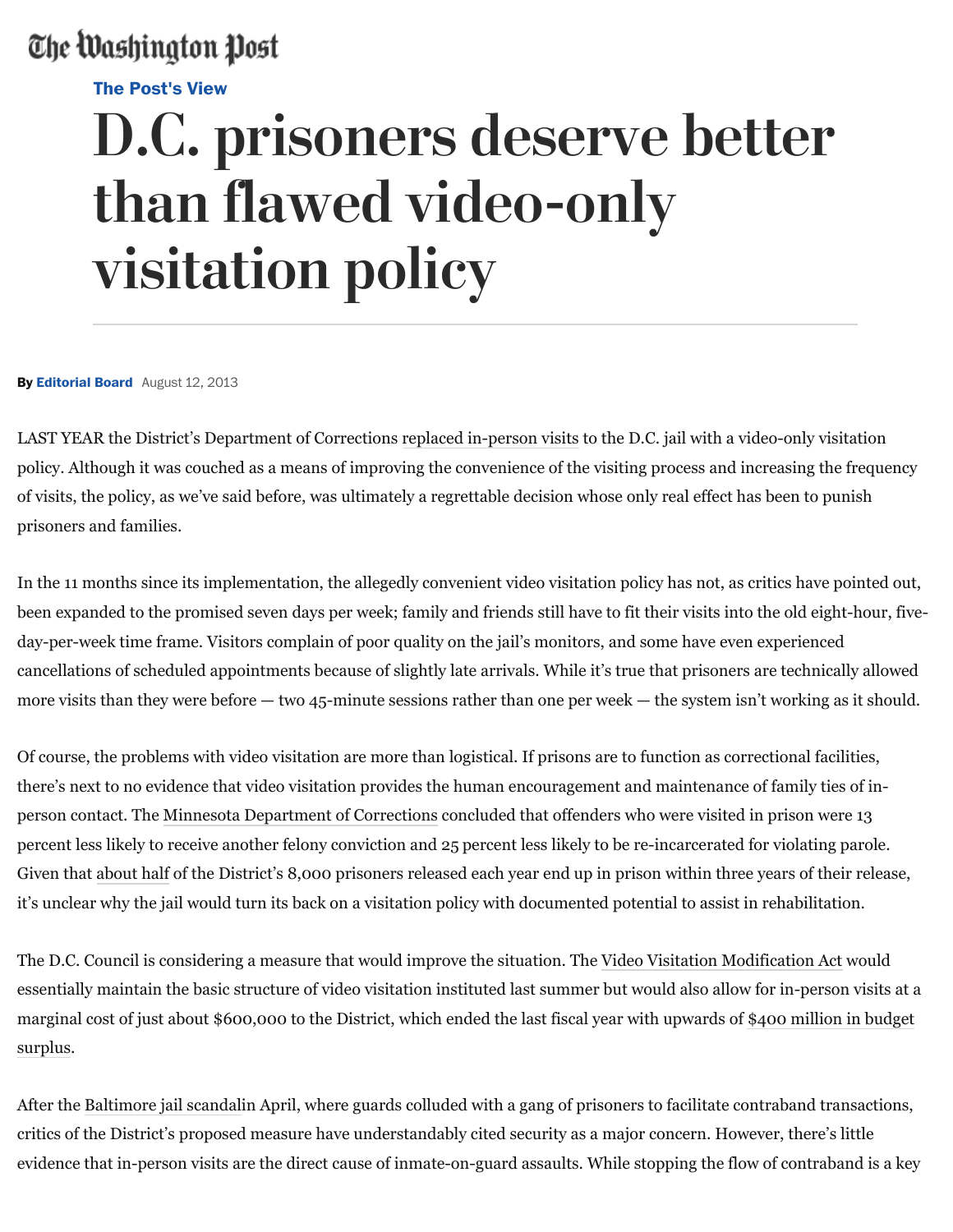concern, so is treating prisoners as humanely and compassionately as possible. There's no reason why the former should rule out the latter.

#### **Read more on this topic:**

The Post's View: Virtual visits for inmates?

The Post's View: Troubling trend of suicides in D.C. jail

The Post's View: D.C. jail death of Paul Mannina raises many questions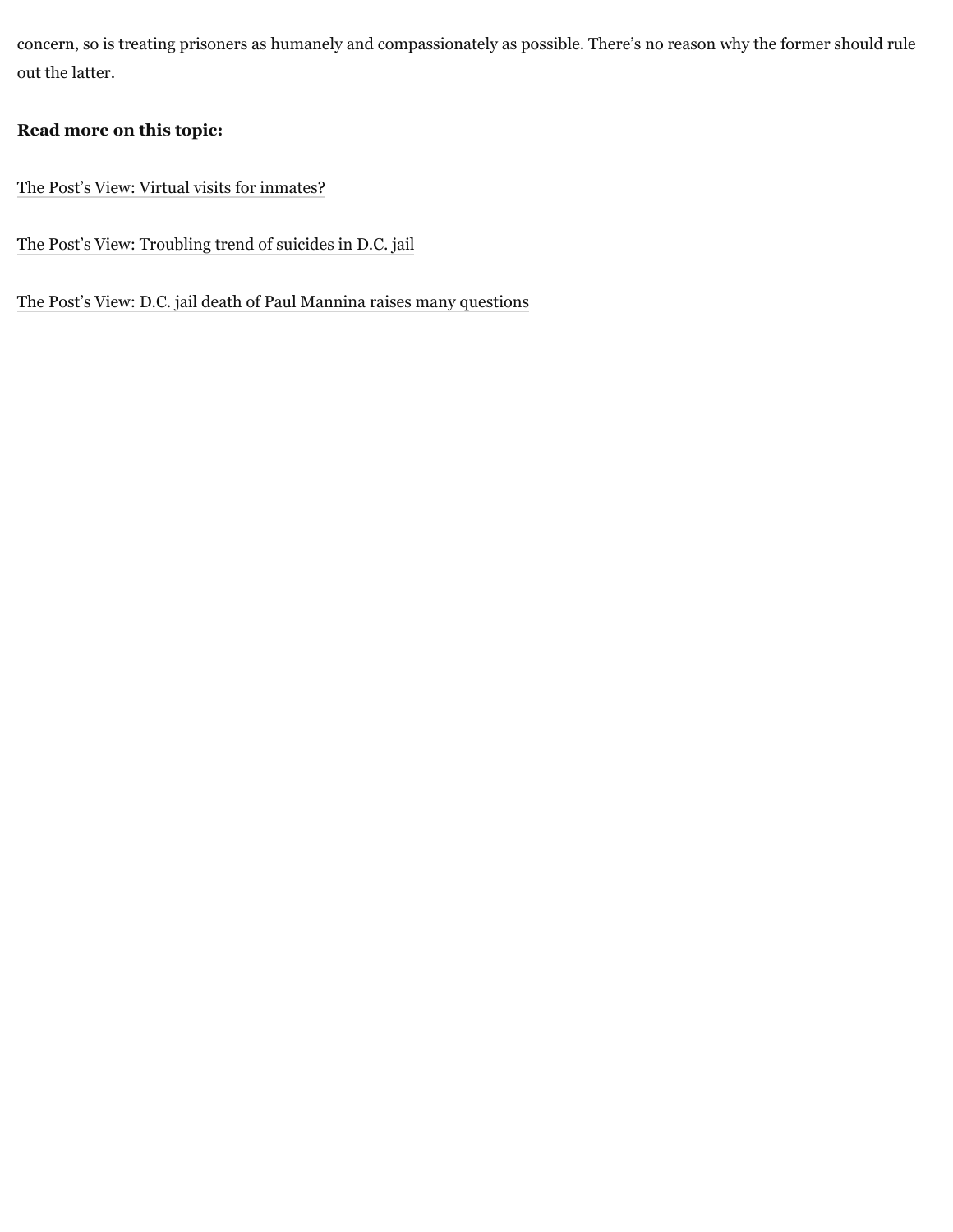# Sheriff Hodgson strikes again

### August 05, 2017



**BOSTON GLOBE PHOTO Bristol County Sheriff Thomas Hodgson inspects a 7x 10 foot cell in the Bristol County House of Correction.**

Bristol County Sheriff Thomas M. Hodgson has hit on a new idea to mistreat [the inmates he's been elected to rehabilitate: deprive them of in-person](http://www.bostonglobe.com/metro/2017/07/25/sheriff-looks-replace-person-visits-with-video-conferences-bristol-county-house-correction/pcim8mDOf5138MHHIcIZIM/story.html?event=event12) family visits.

If that seems too cruel to be true, take note that this is the same sheriff who infamously volunteered his prisoners as free labor to build President Trump's mythical border wall. But Hodgson's latest volley against prisoner rights is not merely an act of empty political showmanship. He's nearly finished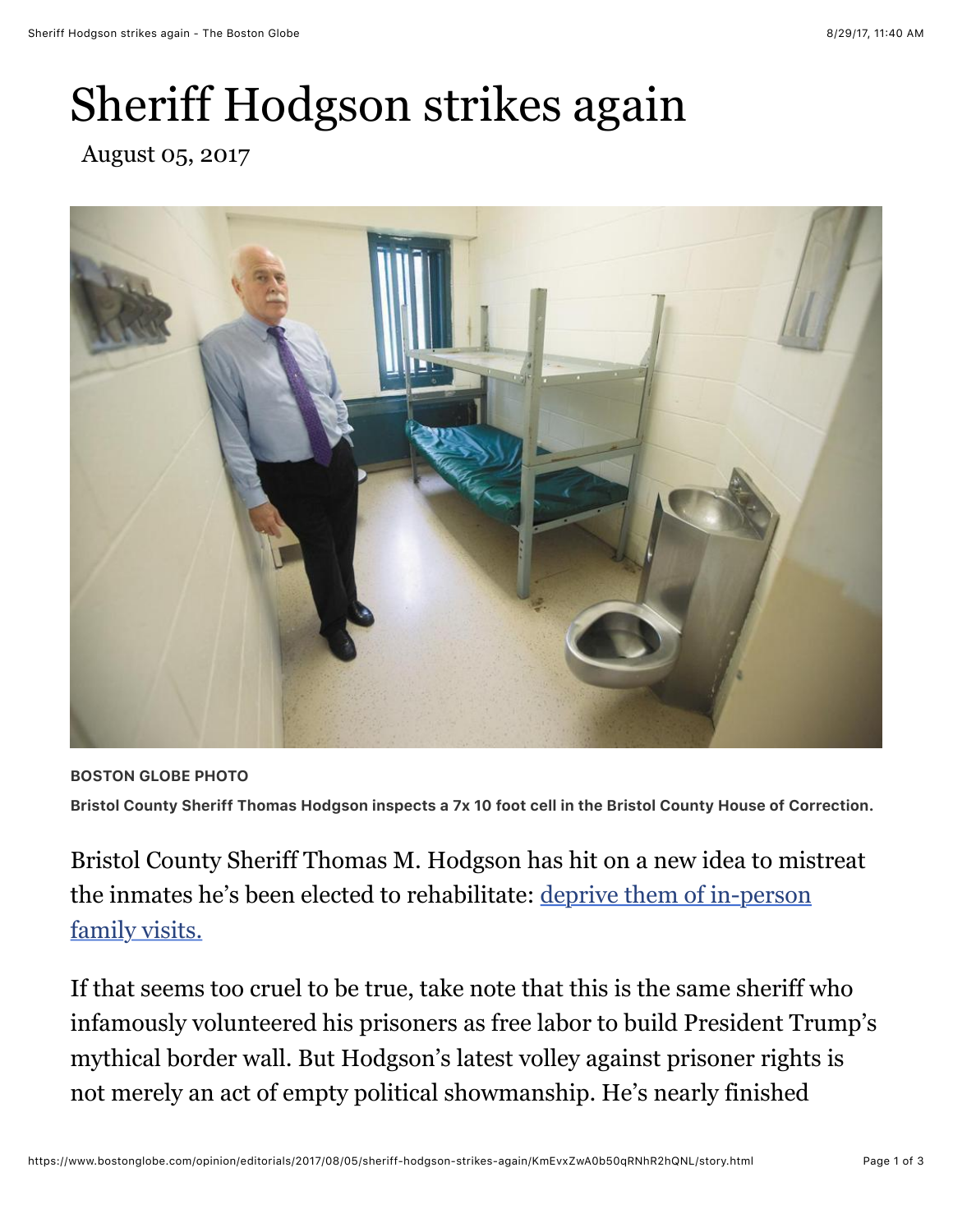installing the video equipment that would replace in-person family visits for about 900 of the 1,500 inmates under his control. It gets worse: Ultimately, the plan is to charge families for a video connection to see and speak with their incarcerated loved ones.

Already many groups, including the ACLU of Massachusetts and the Prison Policy Initiative, are protesting the video-calls plan. Substituting video for inperson visits is not only inhumane; it's also a bad policy that has backfired at jails across the country.

[Research shows](https://www.prisonpolicy.org/visitation/) that banning in-person visitation increases recidivism.  $\underline{A}$ 2014 report in Texas found that smuggling and disciplinary cases actually increased in Travis County when Skype-like calls were implemented. Shortly after, the Texas legislature passed a law allowing video calls in jails only to supplement in-person visits. In January, Massachusetts lawmakers introduced two bills that would prevent substituting in-person visitation with any electronic form of communication for inmate visits.

Get This Week in Opinion in your inbox:

Globe Opinion's must-reads, delivered to you every Sunday.

Hodgson claims the move is rooted in safety concerns and cost-saving. At Bristol County jails, visitors are separated by clear plexiglass from inmates, and must use a phone to talk. The sheriff has said drug and gun smuggling have been a problem during these visits. If that's the case — and it's unclear how the contraband got through plexiglass — better searches seem like a more sensible solution. Hodgson, who signed a contract with Texas-based Securus for the video-call system, [told WCVB](http://www.wcvb.com/article/bristol-county-jail-to-ban-most-in-person-visits/10343518) he will save between \$30,000 to \$60,000 a year with the new policy.

Under the plan, video-conferencing with inmates on-site will be free for their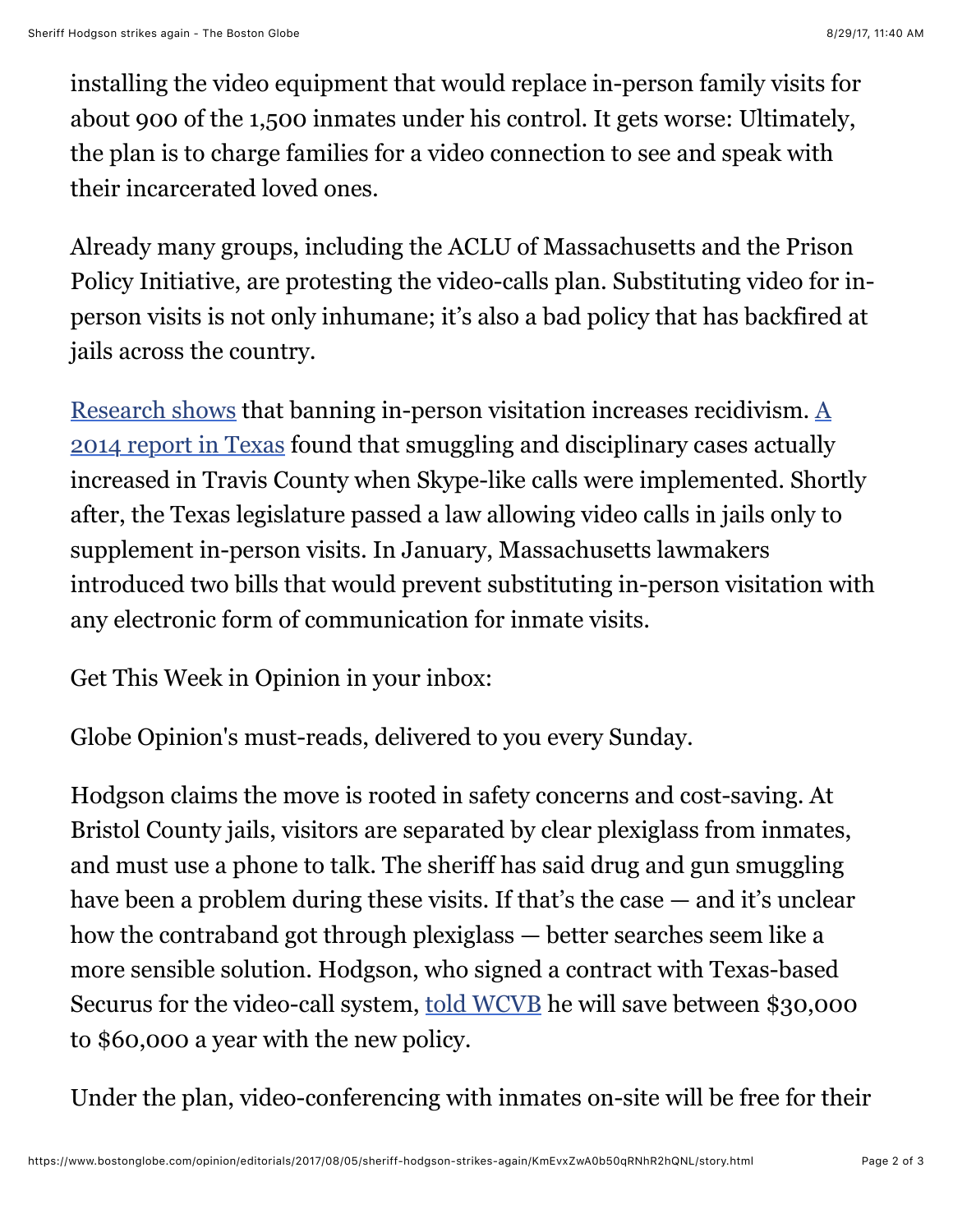relatives, but a remote option will not. If families want to connect using a webcam at home, they will have to pay anywhere from \$5 to \$20 for a 15 minute video call — with the sheriff's office taking a commission. "This is the picture the sheriff has in mind: I will save money by not having as many guards, while I earn some money off the backs of poor families," said Jim Pingeon, director of litigation at the nonprofit Prison Legal Services.

But Bristol County, and the Commonwealth, should take the hint from the states that have tried such a short-sighted strategy. In-person family visits should be encouraged at Massachusetts prisons — not replaced with such a poor substitute.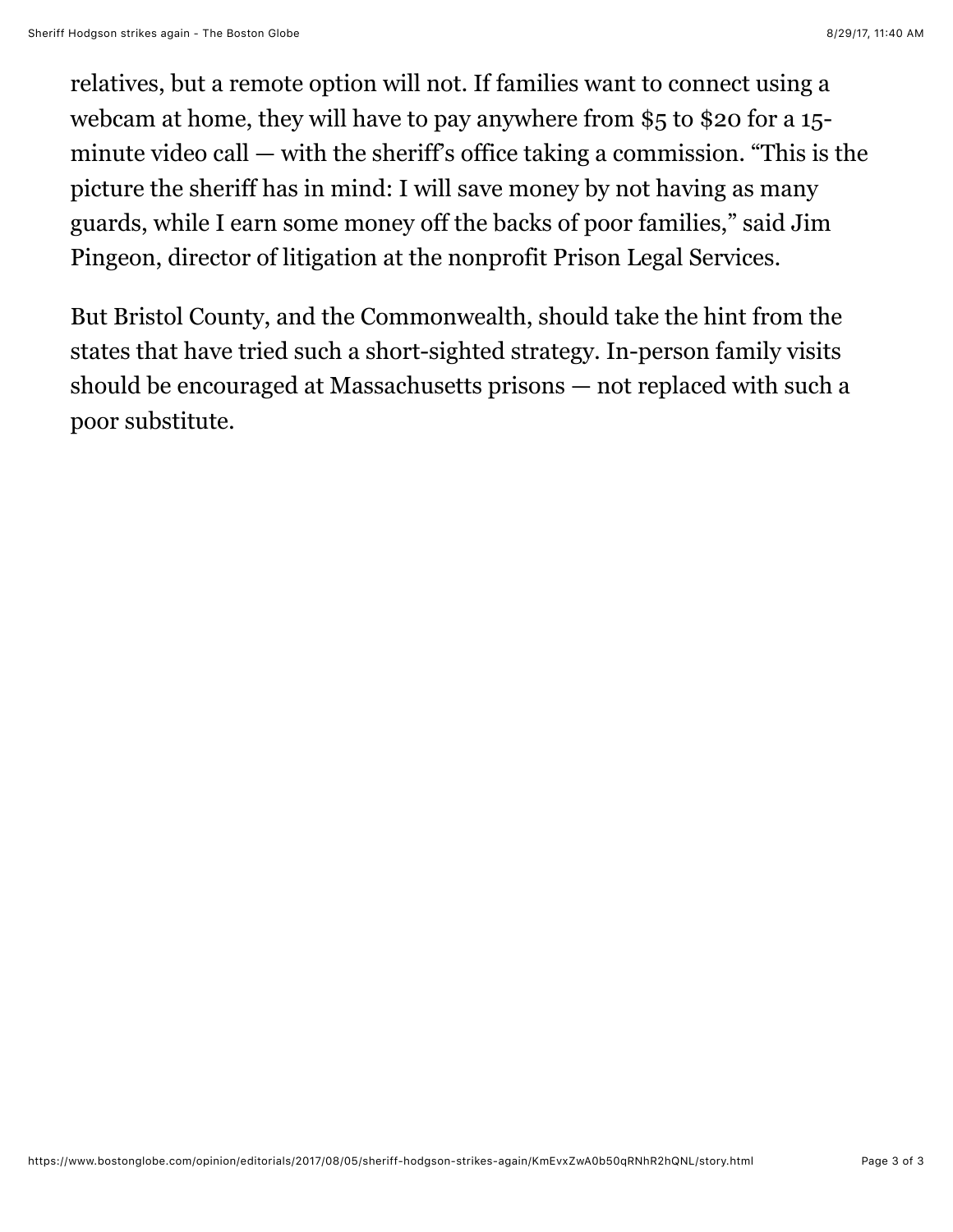## County should preserve in-person visitation

In a time when prison reform looks to be gaining momentum in Oregon and around the country, Multnomah County, one of the nation's most liberal counties, is headed in the wrong direction.

[As reported by Street Roots earlier this month](http://news.streetroots.org/2015/01/06/captive-consumers-corporations-reap-big-profits-inmate-finances-video-visitations) **("Captive consumers," Street Roots, Jan. 2)**, and in this week's edition **(Revisiting visitation, Jan. 23)**[, Multnomah County Sheriff's Office has signed a contract with](http://news.streetroots.org/2015/01/21/technical-difficulty-sheriff-staton-s-move-replace-person-visits-multnomah-county-jails) Securus Technologies Inc., agreeing to replace all family and friend in-person visits at county jails with the Texas-based company's video-visiting service.

# **EDITORIAL**

Securus is one of three private companies drawing revenue from people who are incarcerated in Multnomah County. TouchPay GenPar, also a Texasbased company, draws money from fees placed on inmate account deposits. And Numi Financial turns a profit from the transactions on debit cards cards that are issued to every individual who is arrested and detained in the jail and used to reclaim his or her personal cash.

Securus is contracted with 2,600 facilities in 46 states. It boasts that it has paid \$1.3 billion in commissions to correctional facilities over the past 10 years. In 2009, the last year financial information was made publicly available, Securus brought in more than \$363 million in revenue.

To add insult to injury, Street Roots reported that long before Multnomah County signed a deal with Securus Technologies for its video-visiting system,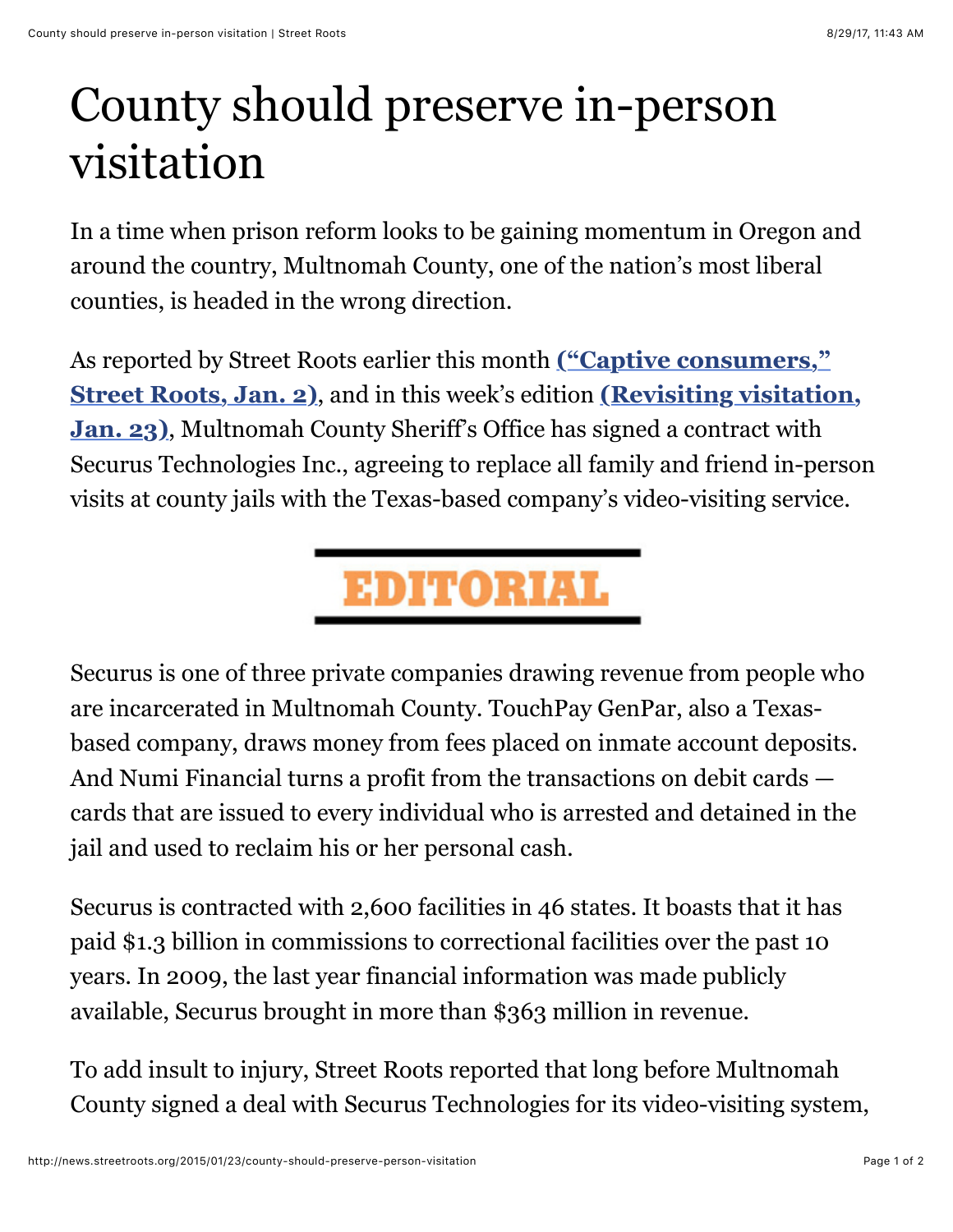the prison communications leader had already been pulling in millions of dollars from Multnomah County inmates and their families for years from high fees on collect calls.

In Multnomah County, Securus charges \$5.43 for a 15-minute local call. The commissions made by the county from phone calls go into the Inmate Welfare Fund, which was set up to pay for activities and services that benefit inmates. But over the past two fiscal years, \$92,521 was taken out of the Inmate Welfare Fund to pay for other things on the county's agenda, such as an Eastside Streetcar assessment. The Inmate Welfare Fund was one of only a handful of funds diverted as part of a supplemental budget both years.

Multnomah County should renegotiate the contract with Securus to allow for in-person visitation. A U.S. Department of Justice report released in December states: "Incarcerated individuals have better outcomes when they receive in-person visits from family members and supportive community members."

The DOJ says that while video visiting can help to keep children in contact with their parents, it has the greatest benefits when it is used in addition to in-person visits, not as a replacement. We couldn't agree more. We have to preserve in-person visitation.

Moreover, Multnomah County shouldn't be using money made from inmates and their families to support projects outside of the jail. That's an end-run to a poor man's tax. The money made off of inmates should back toward programs that offer inmates the opportunity to be successful both inside the jail and upon release.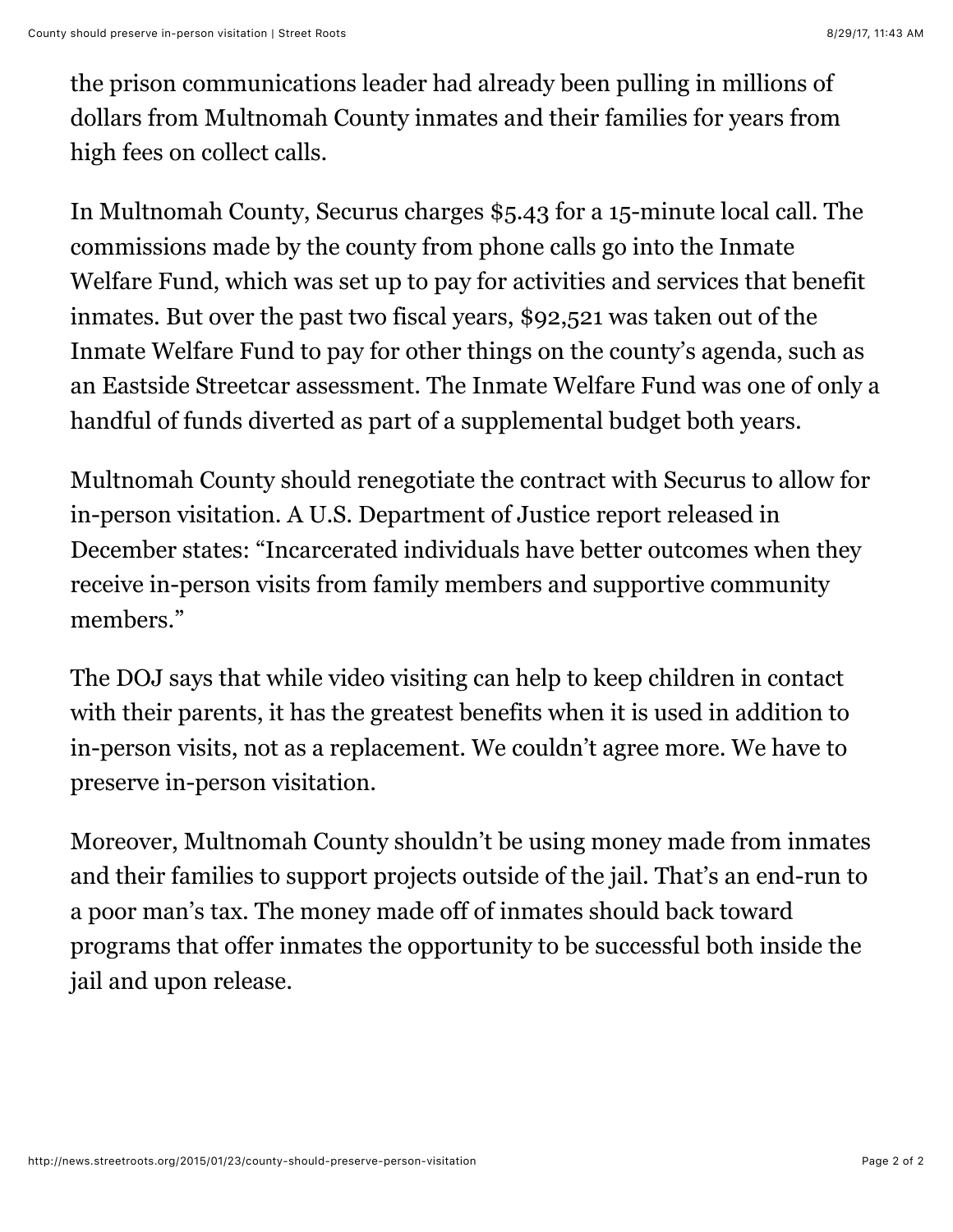# Editorial: A price too high for calls from jail

Nov 2014

Cinderblock walls, thick iron bars and an uncomfortable bed. Nothing says low-tech like a jailhouse.

Until recently, one of the few hints of modern technology was the addition of pay phone systems to facilitate contact between inmates and relatives on the outside. It didn't take long before county jails realized they could generate extra income by charging high fees to prisoners for telephone access. Dallas County now wants to add a video pay phone system, a potential convenience for prisoners whose relatives cannot visit, and also a big potential money maker for the county and contractor.

Since January, county commissioners have debated a proposal by Securus Technologies to install a video-call system in the county jail. We urge them to carefully weigh the pros and cons of this proposal and modifications offered by County Judge Clay Jenkins that will come up in the commissioners' meeting Tuesday.

Jenkins warns that contractors like Securus have a dubious track record. Wherever they've installed such video systems, he says, rules quickly follow to ban face-to-face jailhouse visits and to require all visitations to be done over income-generating video links. Indeed, commissioners rejected a proposal in September that would have eliminated in-person jail visits, and it's not part of Tuesday's proposal.

Some service providers have found a loophole, persuading jail operators to require those visiting in person to use a video link at the visitation facility. It's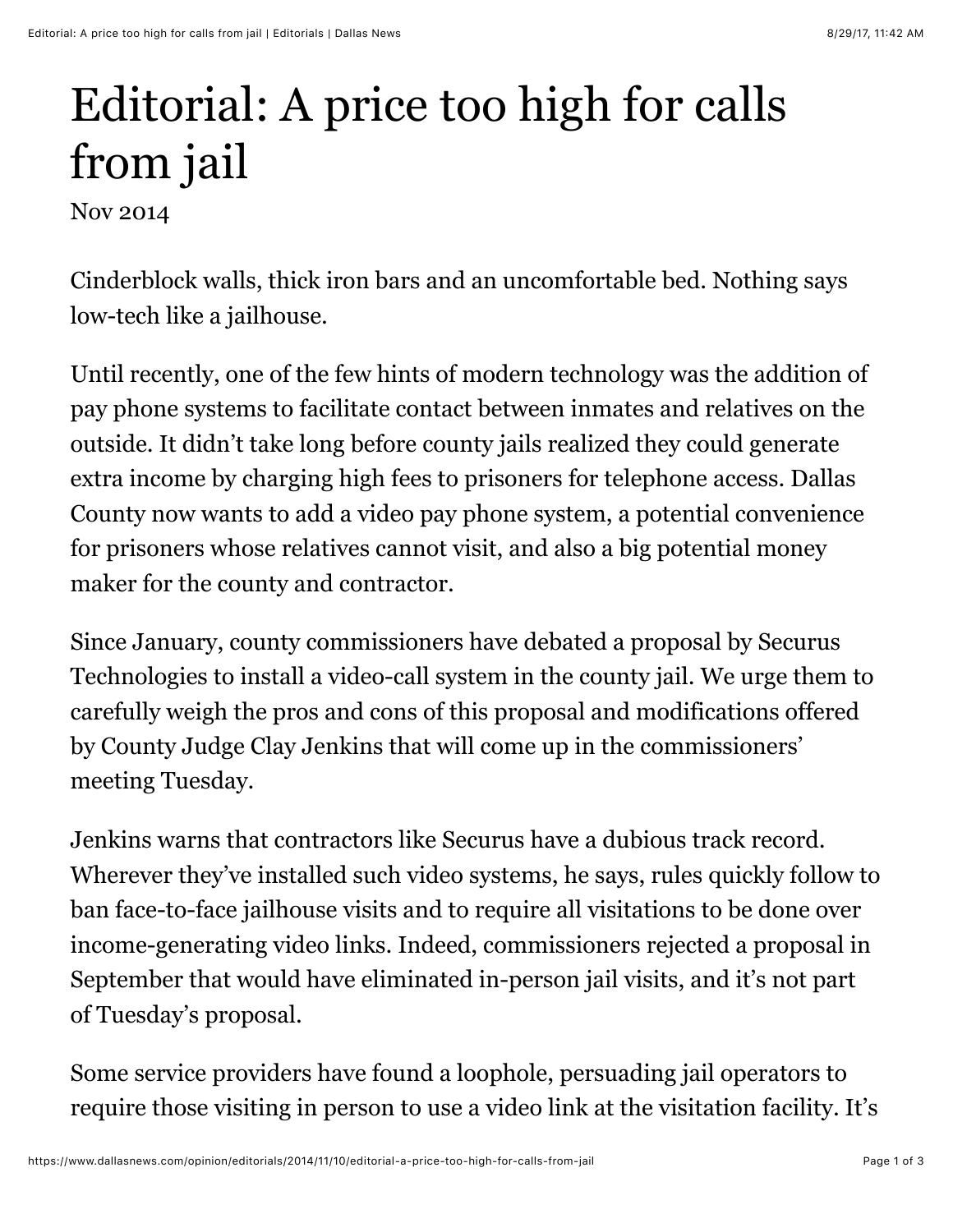critical that commissioners not agree to any plan that would halt face-to-face visitations. The county should not be in the business of exploiting prisoners and their families to balance the budget.

Securus' original proposal offered video phone calls to inmates at \$10 per 20 minutes of usage, plus a per-call "transaction fee" of \$4.95. County commissioners rejected that deal in September. Jenkins plans to seek a compromise deal lowering the rate to \$8 per 20 minutes, with a transaction fee of \$3.

Jenkins' proposal would allow the county and Securus to recoup their investment in the first year of operation, but the fee structure would decline significantly in future years to curtail profiteering.

This newspaper has no problem with businesses making a profit off their services. However, we share Jenkins' concerns, not just about high charges but also the gross unfairness of imposing hefty fees on those least able to afford them: the poor who dominate the inmate population.

Studies, such as one by the Minnesota Department of Corrections in 2011, show that visitations are key to reducing recidivism. They help maintain the socialization and support networks that motivate prisoners toward rehabilitation. When visitations are curtailed, recidivism increases, the study says.

The idea should be to facilitate visitations rather than making them harder and more expensive. We hope Jenkins' compromise plan hits closer to that target.

### **VIDEOPHONE COMPROMISE**

County Judge Clay Jenkins plans to introduce a compromise Tuesday calling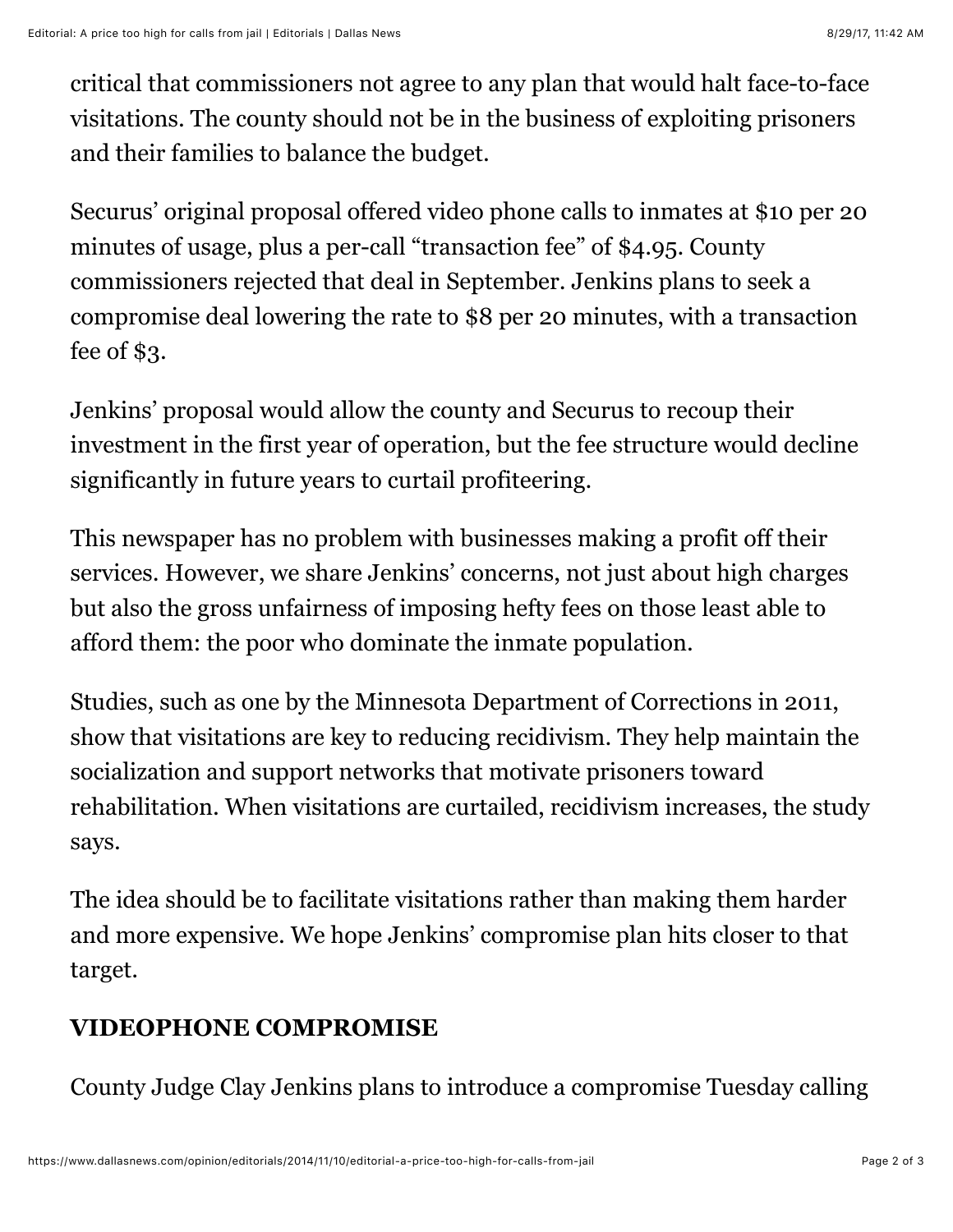#### for:

- \$8 per 20-minute call, reduced from earlier \$10 proposal
- \$3 transaction fee, reduced from \$4.95 proposal

— Allowing county and Securus to recoup investment in first year of operation, curtail fees in subsequent years.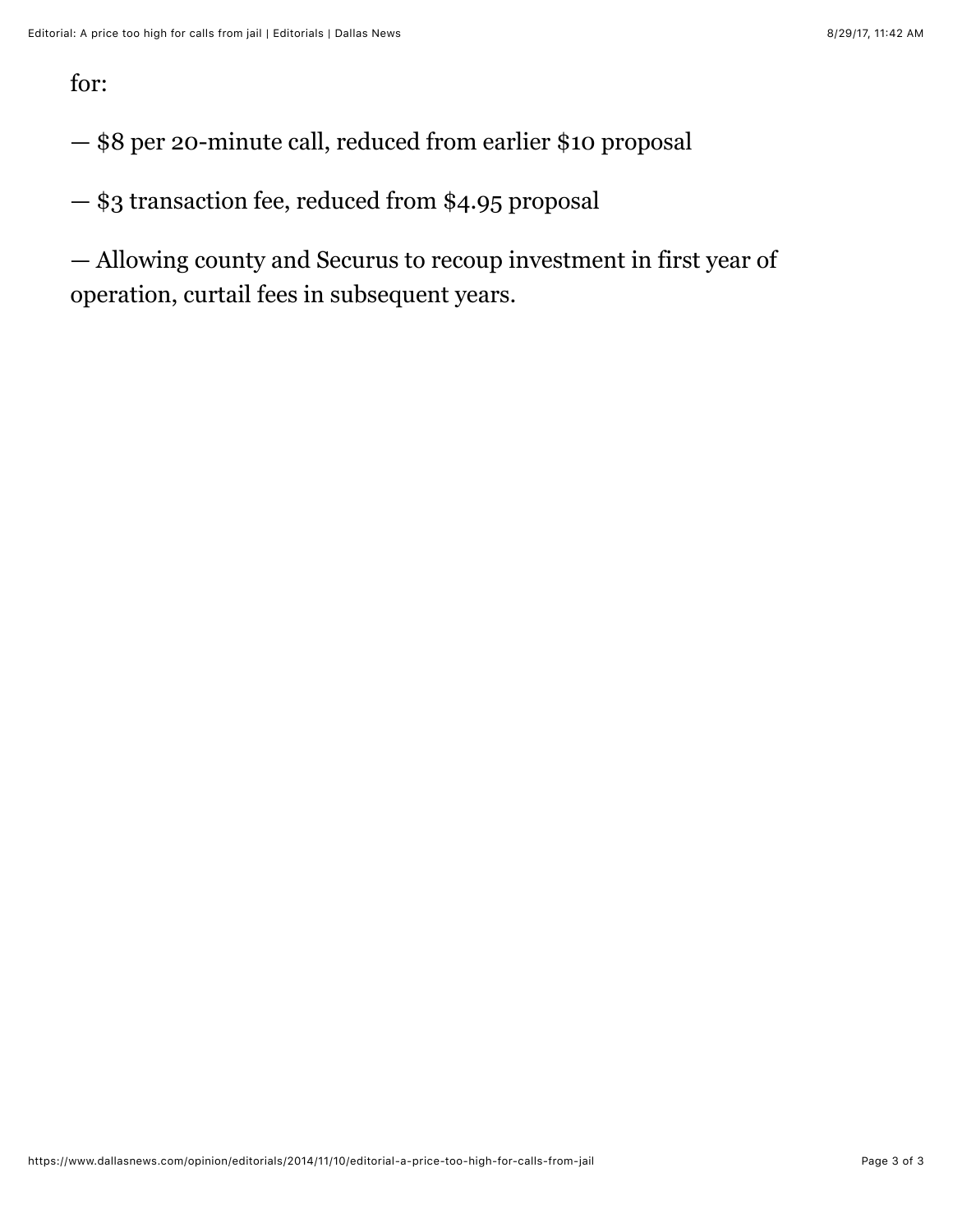## In-person visitation should be an option at Travis, Bastrop jails

Posted: 7:00 p.m. Thursday, November 13, 2014

For many inmates in county jails awaiting trial, the days are long, lonely and stressful. For them, visiting with family is their only connection to the outside world. It is a connection that deserves as much protection as the right to private counsel. It is an act that needs to be safeguarded by those operating the jails.

And yet, the trend to do away with in-person visitation in order to make money for local county lock-ups has become all too popular. It is a movement that gives this board pause. It is a trend that needs to cease in Central Texas.

Many county jail inmates have not been convicted of a crime and do not have the resources to make bail before trial. While some who enter these local jails only stay a few days or weeks, many remain behind bars for months at a time. While inmates wait to appear before a judge, these individuals deserve to communicate with loved ones. Their families should not have to carry the burden of high fees intended as revenue for the county.

Last year the Travis County Jail completely did away with in-person inmate visitation. Instead, it now uses a video visitation system similar to Skype provided by Dallas-based Securus Technologies that costs families \$1 a minute to communicate with an inmate. That financial burden, we remind leaders, unfairly affects the largest population of incarcerated: the poor.

Earlier this week, Bastrop County Jail followed with a similar system.

We ask both Travis and Bastrop county officials to reestablish face-to-face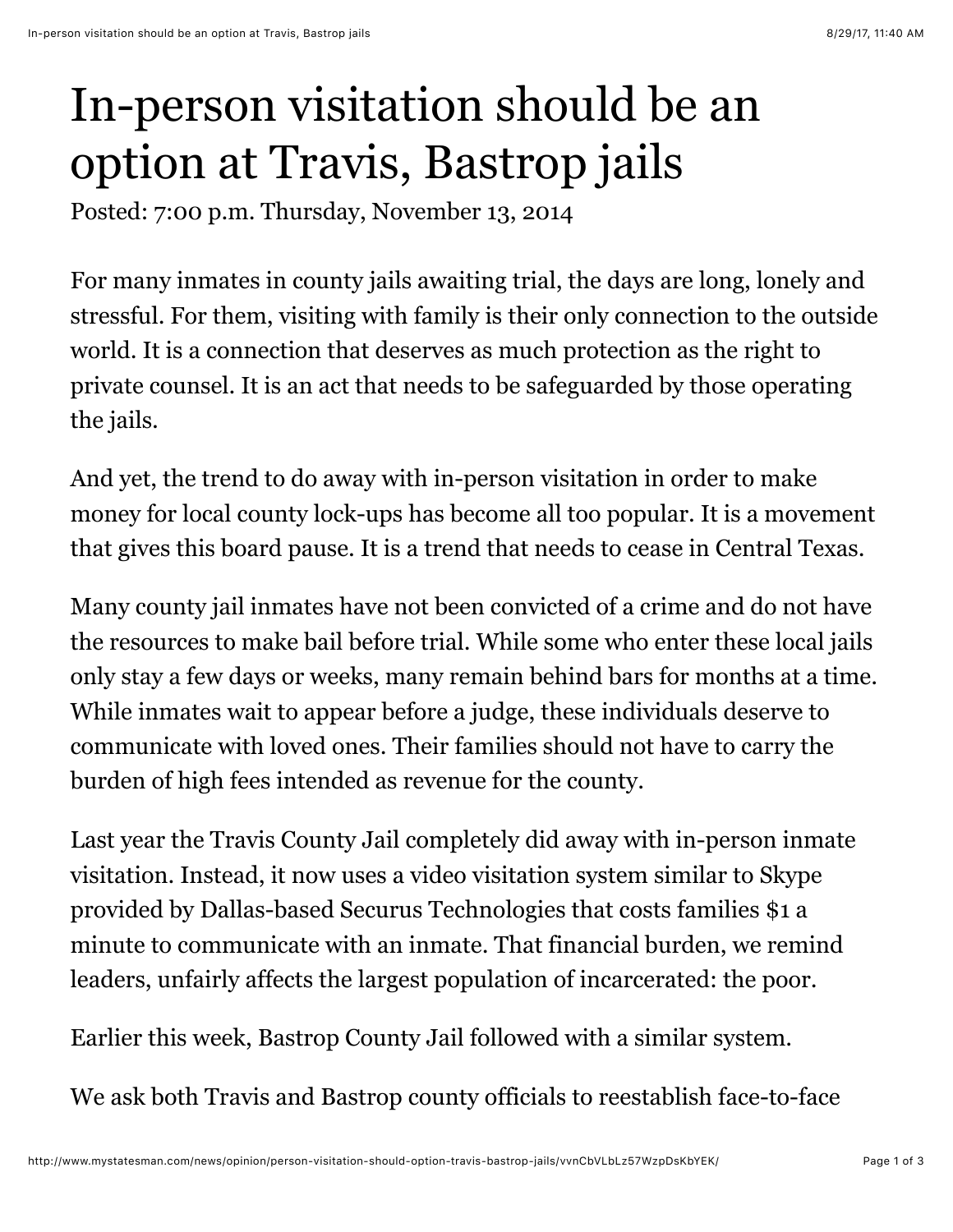visitation in their jails. Reliance on the video system alone is more problematic than helpful.

Just last month, inmate advocates in Austin called on sheriff's officials to restore in-person visitation at Travis County jails, saying the video chatting system is costly for prisoners and their families and has not improved security as promoted. The advocates pointed to a recent study by the Texas Criminal Justice Coalition and Grassroots Leadership that showed overall increase in disciplinary infractions, assaults and contraband between May 2012 and April 2014 in the county jail. Advocates say the results indicate conditions have worsened for prisoners. The findings are contrary to what the sheriff's office said would happen when it introduced the video system in May 2013. At the time, the sheriff's office said the new system would be safer for inmates.

If the safety of inmates is not enough, other advocates also are concerned about the possibility that attorney-client conversations are being illegally recorded. In April, Securus and the top law enforcement agencies in Travis County were sued over reported recorded conversations between defense lawyers and inmates, communications protected under the Constitution. Advocates say the recordings were turned over to prosecutors.

Travis and Bastrop counties would do better if they instead emulate Dallas County's jail visitation system, which this week added video to available options which include pay phone and face-to-face visitation. Earlier this fall, Dallas commissioners rejected a plan that would have ended face-to-face visitation. Adopting a similar hybrid system in Travis and Bastrop counties would respect the rights of inmates and still produce revenue for the county.

In Travis County, the jail keeps 23 percent, or \$4.60 of every 20 minute, \$20 conversation logged using the video system. Bastrop's jail will get a 20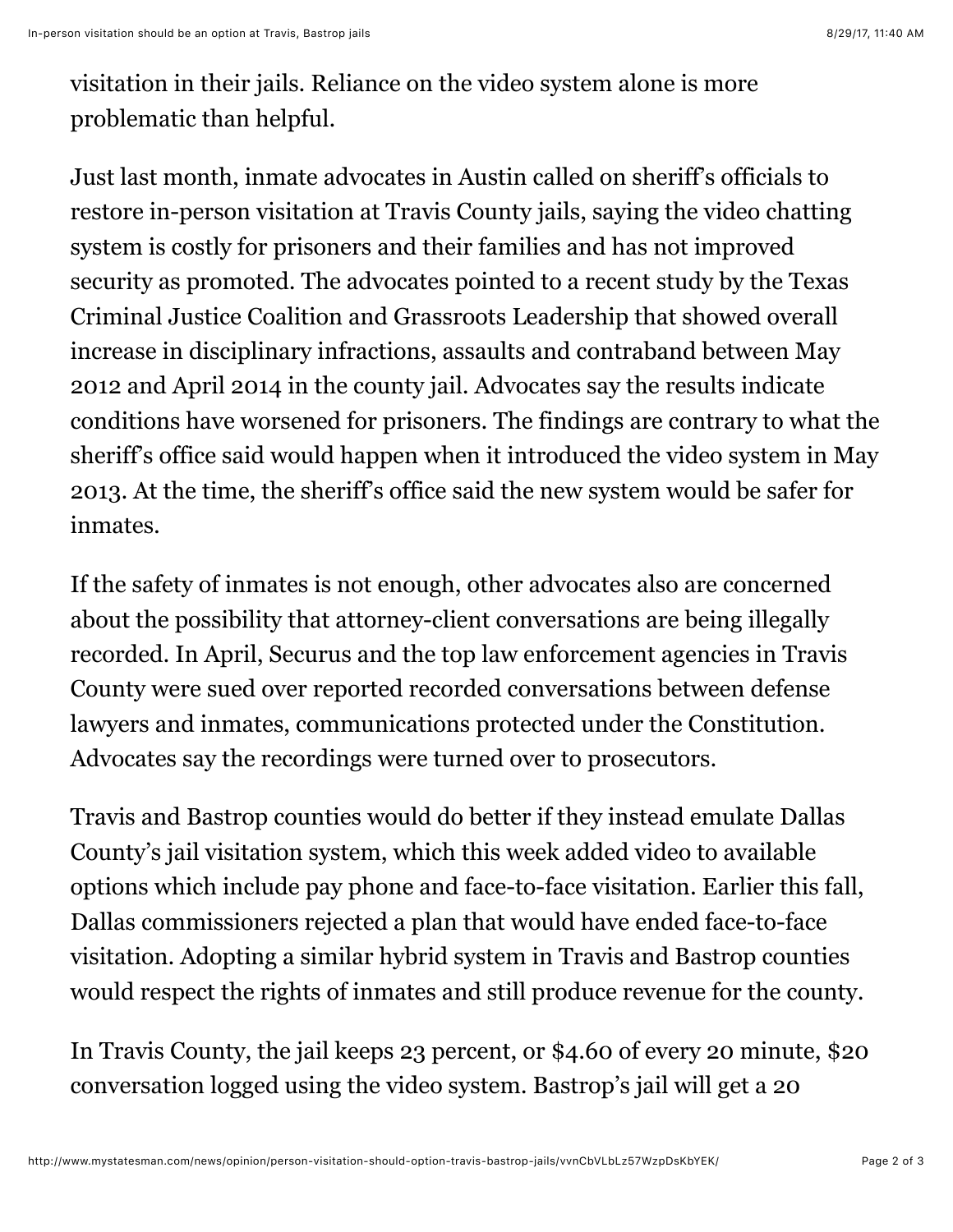percent cut of their deal. Each system stands to make a lot of money for both counties. With their phone visitation alone, Dallas County reportedly received \$2.8 million in commissions through their contract with Securus. Travis County was unable to provide totals for the revenue it has received from the agreement.

In-person visitation has a public benefit. A 2011 Minnesota Department of Corrections study shows that visits from family and clergy reduce recidivism. These visits "can significantly improve the transition offenders make from the institution to the community." A single visit can lower the risk of a person to re-offend by 13 percent. When visitations are reduced or eliminated, recidivism increases, according to study.

Benefits to public and inmate safety, supports for fragile families and adherence to the Constitution are all important parts of the corrections equation. Travis and Bastrop counties should correct that balance.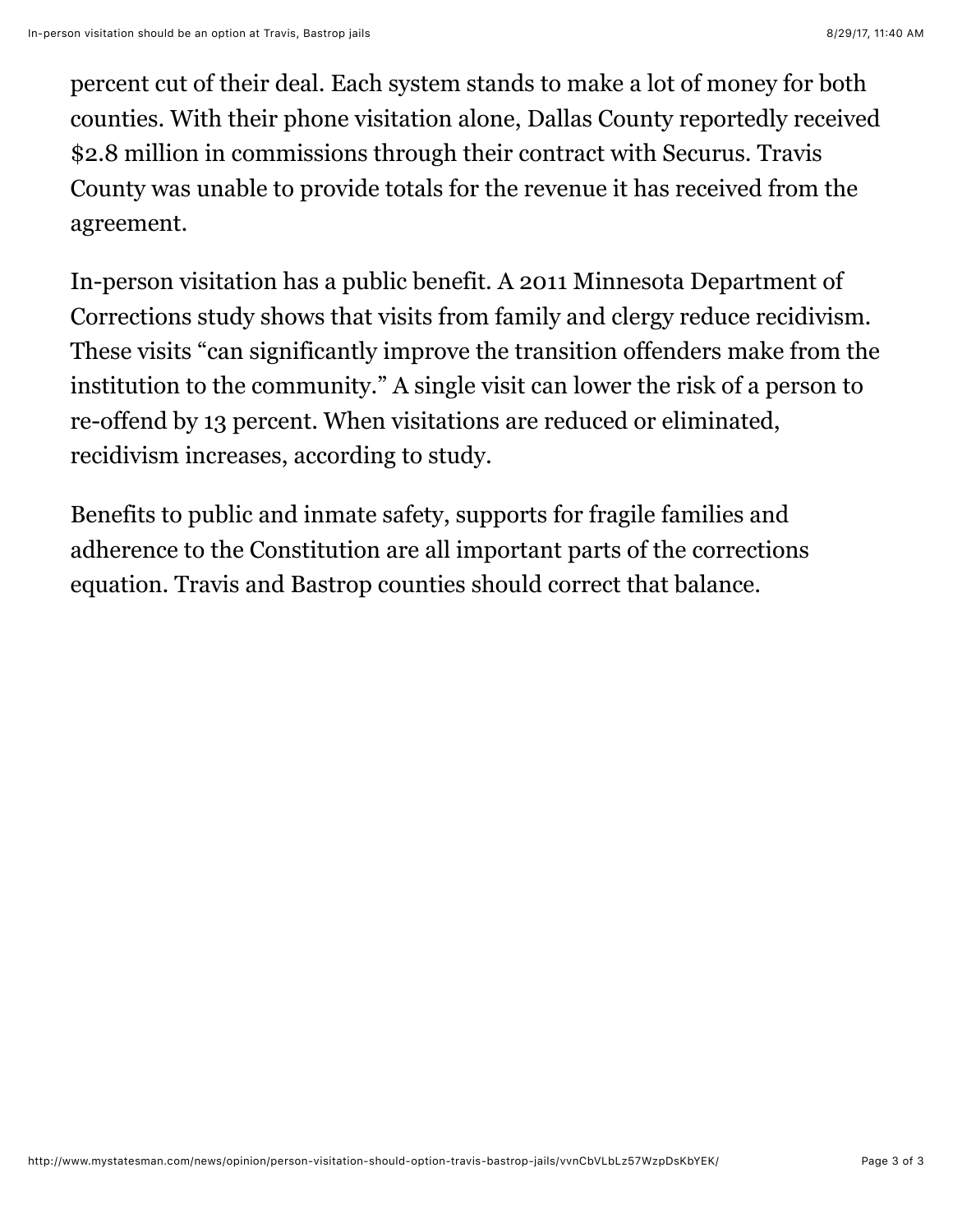[Commentary](http://www.pressofatlanticcity.com/opinion/commentary) [Press Editorials](http://www.pressofatlanticcity.com/opinion/editorials) [Voice of the People](http://www.pressofatlanticcity.com/opinion/letters) **[NEW COLUMN: Inside Story](http://www.pressofatlanticcity.com/opinion/inside_story)** [Editorial Cartoons](http://www.pressofatlanticcity.com/opinion/cartoons) [Your Lawmakers](http://www.pressofatlanticcity.com/opinion/your_lawmakers)

http://www.pressofatlanticcity.com/opinion/editorials/video-jail-visits-technology-has-advantages-but-keep-the-in/article\_fc6ddd0b-b42d-5c3e-85d4-159038d9c097.html Video jail visits / Technology has advantages, but keep the in-person option

Jun 4, 2015



[More jails adopting video visits](http://www.pressofatlanticcity.com/news/more-jails-adopting-video-visits-pioneered-in-cape-may/article_f11ab560-00e2-11e5-87eb-77590d2d19fe.html) pioneered in Cape May

Digital technology that has changed so much is going to jail - not to be punished, but to bring the same ambivalent "progress" it has brought to many industries and personal life.

Jails and prisons across New Jersey are adopting video visitation for family members and friends. That's a good option, but inadequate as their only access.

At the Cape May County jail, a pioneer of video visits starting in 2011, visitors sit at one of three video terminals and chat with the live image of the inmate inside.

The county charges the inmates or their visitors \$10 for 20 minutes of such video chat, and pockets half of that. The county's sheriff, Gary Schaffer, says video visitation makes security easier for his staff, since the inmates don't need to be moved from within the secured part of the jail. He said video visits are responsible for reducing assaults on jail officers from nearly 30 a year to almost none.

For these reasons, apparently, Cape May County has eliminated the ability of families, friends and others to visit an inmate in person. All "visits" are limited to seeing each other on a computer screen.

Other institutions have adopted video visits as an option, giving visitors and inmates the choice of video chat or actually seeing each other.

Warden Robert Balicki, whose Cumberland County jail offers both visitation methods, has seen the benefits. "I think you should still have in-person visits," he told The Press recently. "The video visit is not the same. You can give them a hug before the visit and after the visit."

As video visitation has spread to more than 500 prisons and jails in 43 states, complaints have grown from families who say prohibiting seeing an inmate in person weakens bonds that need to be maintained - especially with young children.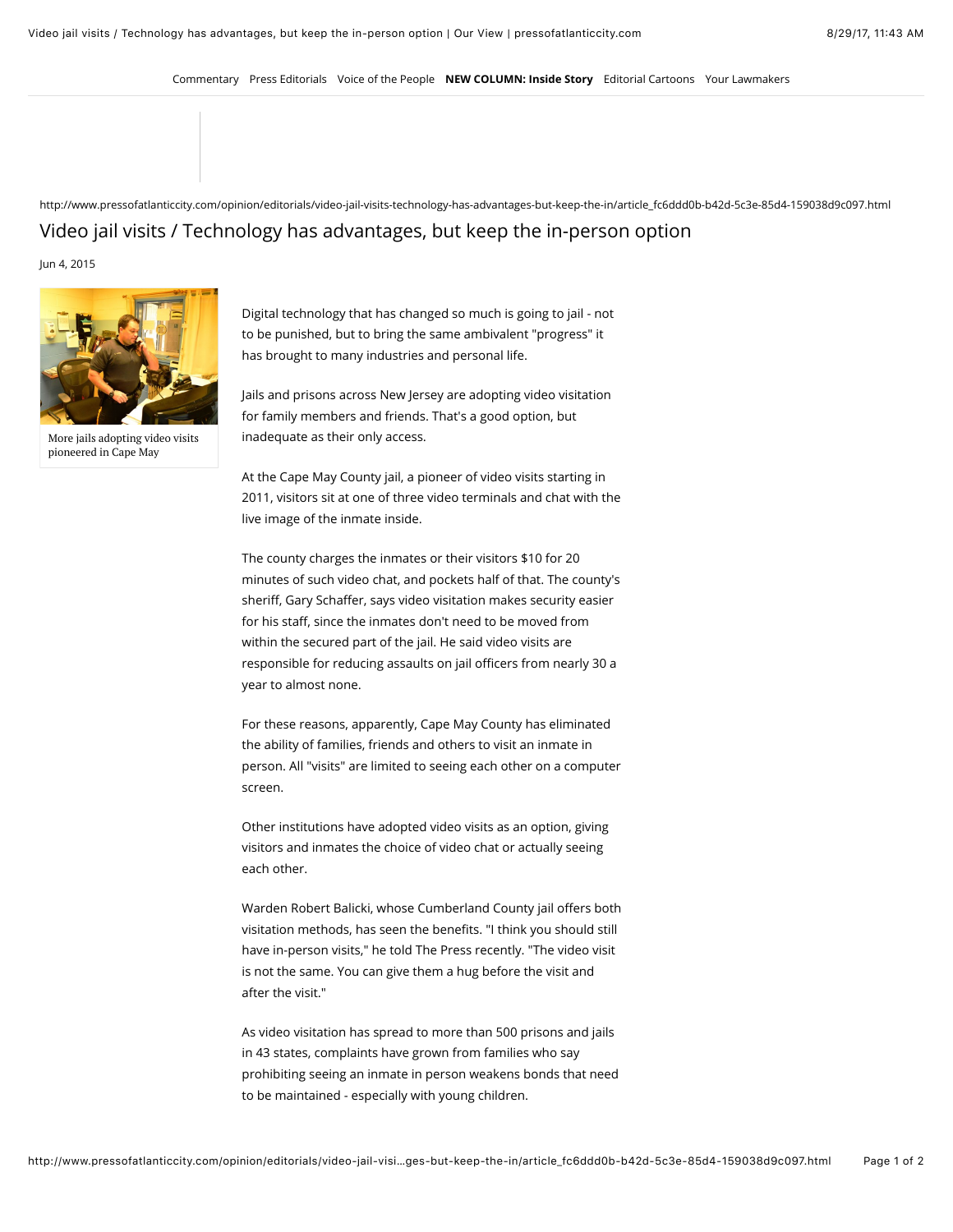The U.S. Department of Justice is starting to address the shift in visitation. Its National Institute of Corrections issued a report in December urging jails and prisons considering video visitation to "consider the proven benefits of traditional visiting, the limitations of video visiting, the needs of each facility, the goals of the correctional administration, and the laws, regulations and political realities of the region. Video visiting cannot replicate seeing someone in-person, and it is critical for a young child to visit his or her incarcerated parent in person to establish a secure attachment."

In his preface to that report, institute acting Director Robert M. Brown Jr. said correctional facilities should "introduce video visiting as a resource, ideally in concert with in-person visitation."

This newspaper agrees with the developing federal view that video visitation makes a good addition to the ways inmates can stay connected with the world to which they'll return, but only as another option. Families, friends and attorneys must have the ability to see an inmate in person for communication that is unimpeded by technology. That's not only fair to the people involved, but serves the important societal interest in the rehabilitation of inmates.

Given that limiting families and inmates to only teleconferences might be more convenient, safer and even money-making for correctional institutions, this decision can't be left to local officials. We urge New Jersey legislators to enact a law ensuring visitors will continue to have the ability to see inmates in person.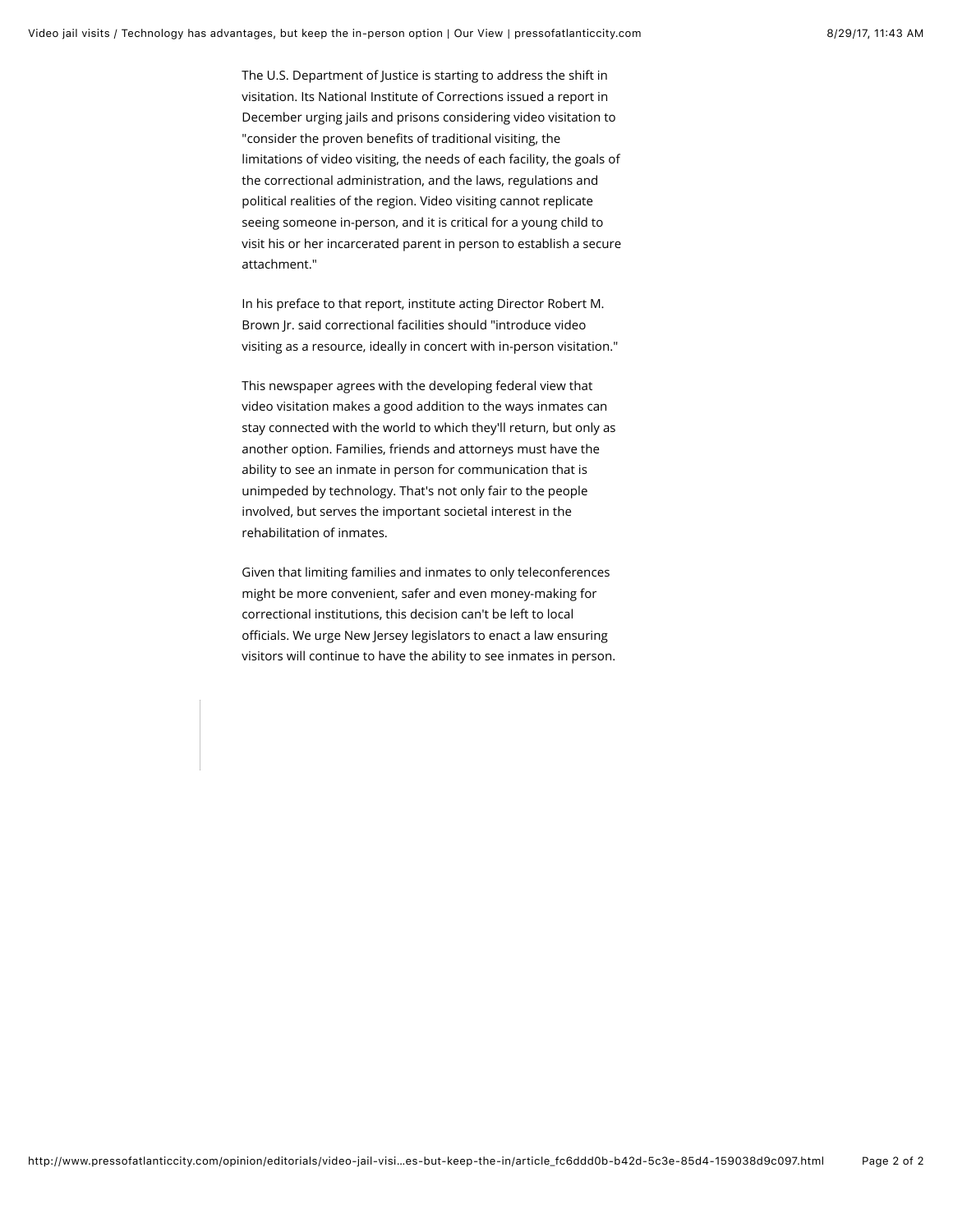#### *ychocom* **GET READY FOR FALL \$9<sup>99</sup> / yr** LABOR DAY SALE ENDS 9/6

#### **[SUBSCRIBE NOW \(HTTP://OFFERS.YDR.COM/SPECIALOFFER?GPS-SOURCE=BENBAUG&UTM\\_MEDIUM=NANOBAR&UTM\\_SOURCE=BOUNCE-](http://offers.ydr.com/specialoffer?gps-source=BENBaug&utm_medium=nanobar&utm_source=bounce-exchange&utm_campaign=laborday17)EXCHANGE&UTM\_CAMPAIGN=LABORDAY17)**

### **Video prison visits – done right**

**YDR editorial board** Published 9:18 a.m. ET Jan. 29, 2016

*York County Prison officials could learn from Westmoreland's mistakes and institute a less costly video visitation system.*



*(Photo: File)*

When Westmoreland County installed computers last year to allow for video visitations for its prison inmates, the county had good intentions.

Or seemingly good intentions.

The notion, which seems on its face to be a good idea, is an example of good intentions gone awry for a variety of reasons.

The county last January installed a system that allows prisoners to visit via video with loved ones.

That in and of itself is a good idea, increasing and expanding options for families of prisoners for visits and bringing the prison into the 21st century.

It's good for families, and it helps those who find themselves locked up cope with being in jail. The law-abiding may not care about that, but it is in the prison's interest, for the sake of maintaining peace behind bars, that inmates are well-behaved and have incentive to stay that way.

It also increases security at the prison by reducing the traffic in and out of the jail, and it reduces the risk of visitors trying to smuggle contraband into the prison.

It would seem like something the York County Prison could look into.

But if York County does decide to follow Westmoreland County's lead, it should make some changes.

Westmoreland County Sheriff John Held cited the security benefits of the system, but the county commissioners had a slightly different view. They were seeking to increase revenue with the video visits, charging \$15 a visit.

That seems like a bad idea, charging families to visit loved ones in lockup. It's almost Dickensian in its cruelty to families seeking to stay connected to loved ones who run afoul of the law.

And it hasn't produced the kind of windfall the commissioners expected. The county earned \$14,000 from the visits. It had projected revenue of \$100,000.

The shortfall can be attributed to a number of things. [TribLive.com reported \(http://triblive.com/news/westmoreland/9859739-74/video-county-prison\)](http://triblive.com/news/westmoreland/9859739-74/video-county-prison) that many family members on the outside lacked access to computers and the secure, high-speed Internet connection necessary to complete the visits.

It could also be attributed to the county's seemingly draconian limits on visits. Before the video system was installed, inmates were allowed three halfhour-long visits with up to three people at a time a week. Inmates are now allowed one in-person visit a week and two 25-minute video visits.

ADVERTISING